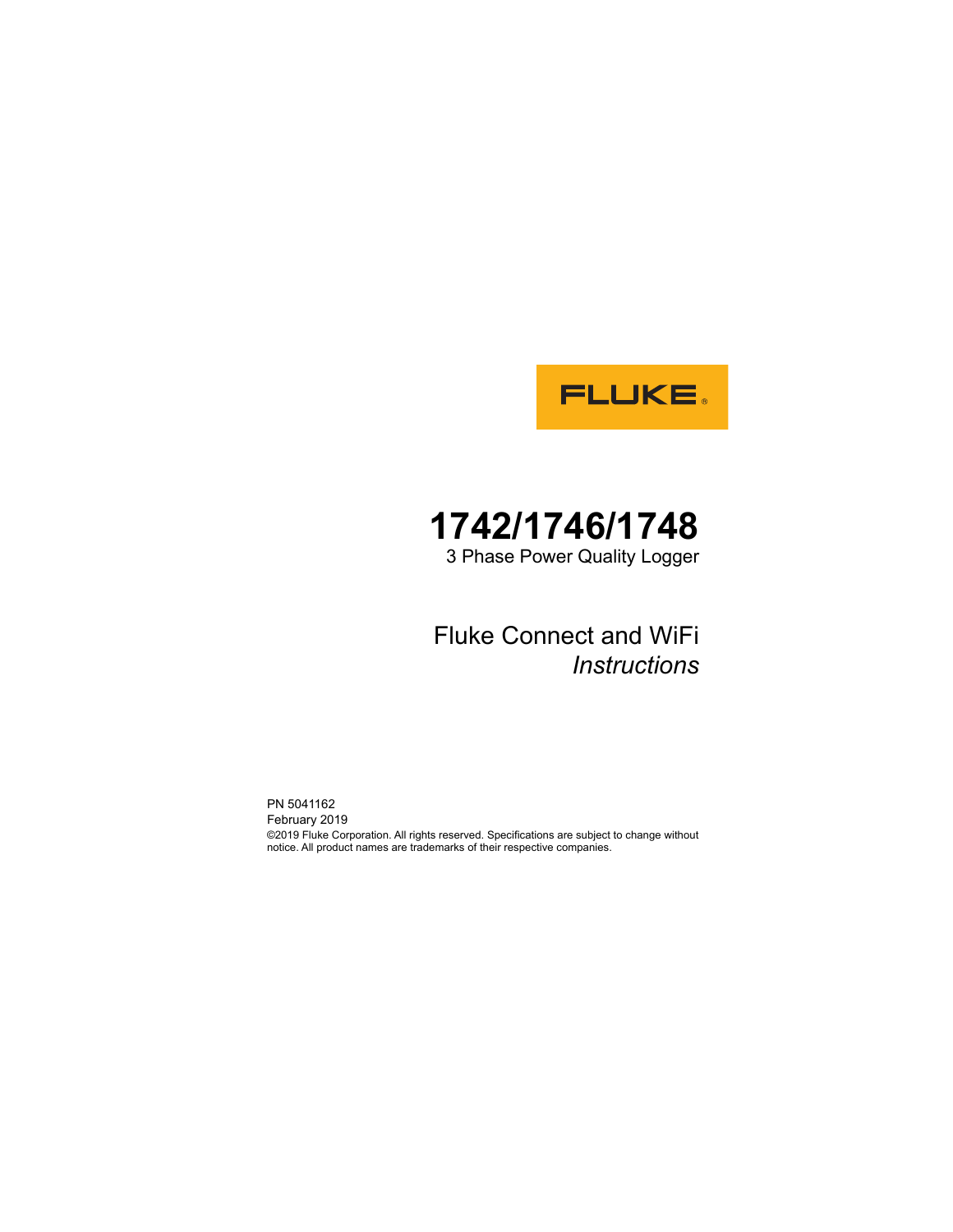## *FLUKE CONNECT® APPLICATION AND SERVICES END USER LICENSE AGREEMENT (EULA) AND SERVICES AGREEMENT*

For complete details, go to<https://connect.fluke.com/eula>.

Visit Fluke's website at www.fluke.com.

To register your product, visit http://register.fluke.com.

To view, print, or download the latest manual supplement, visit http://us.fluke.com/usen/support/manuals.

Fluke Corporation P.O. Box 9090 Everett, WA 98206-9090  $U.S.A.$ 

Fluke Europe B.V. P.O. Box 1186 5602 BD Eindhoven The Netherlands

ООО «Флюк СИАЙЭС» 125167, г. Москва, Ленинградский проспект дом 37, корпус 9, подъезд 4, 1 этаж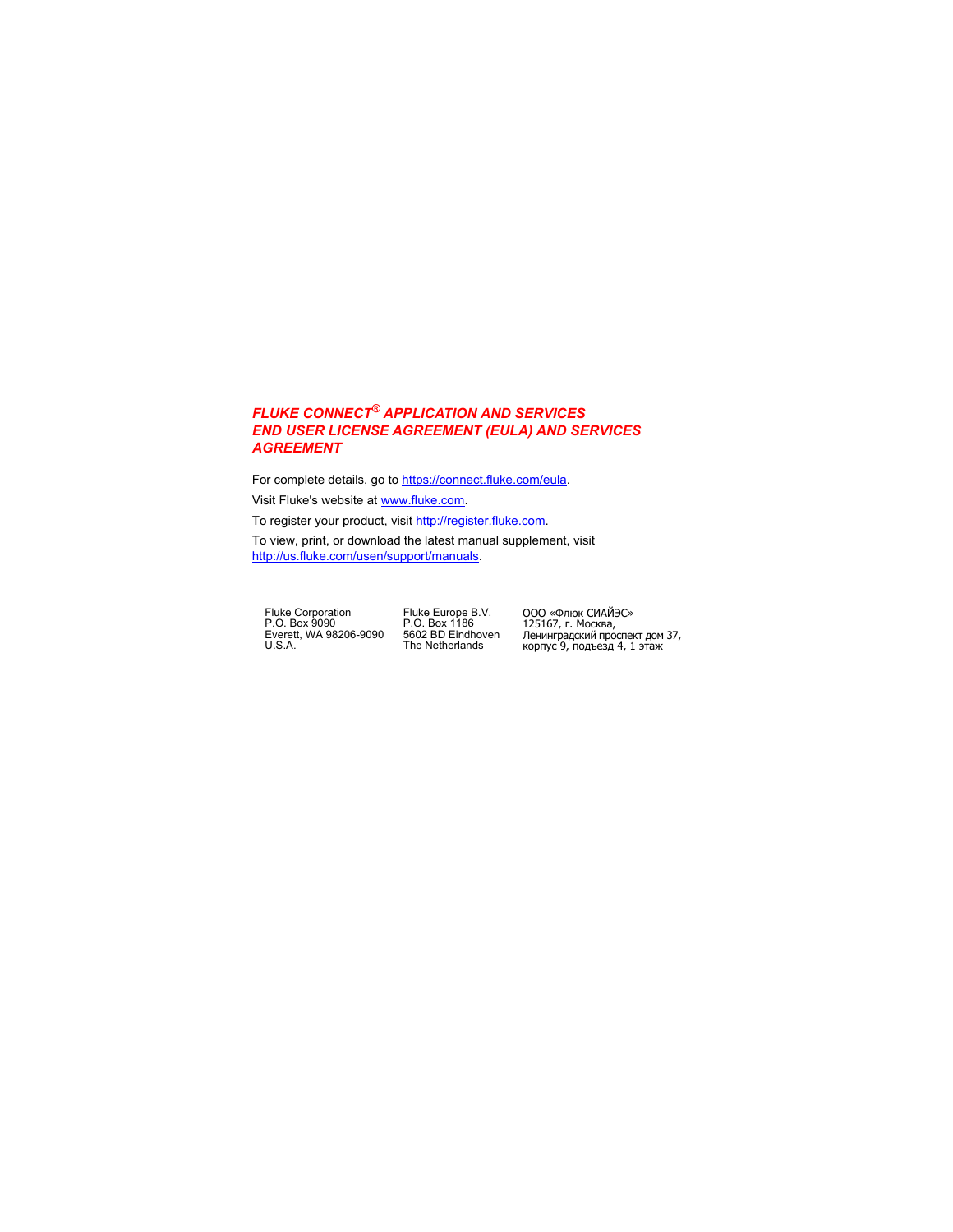## **Overview**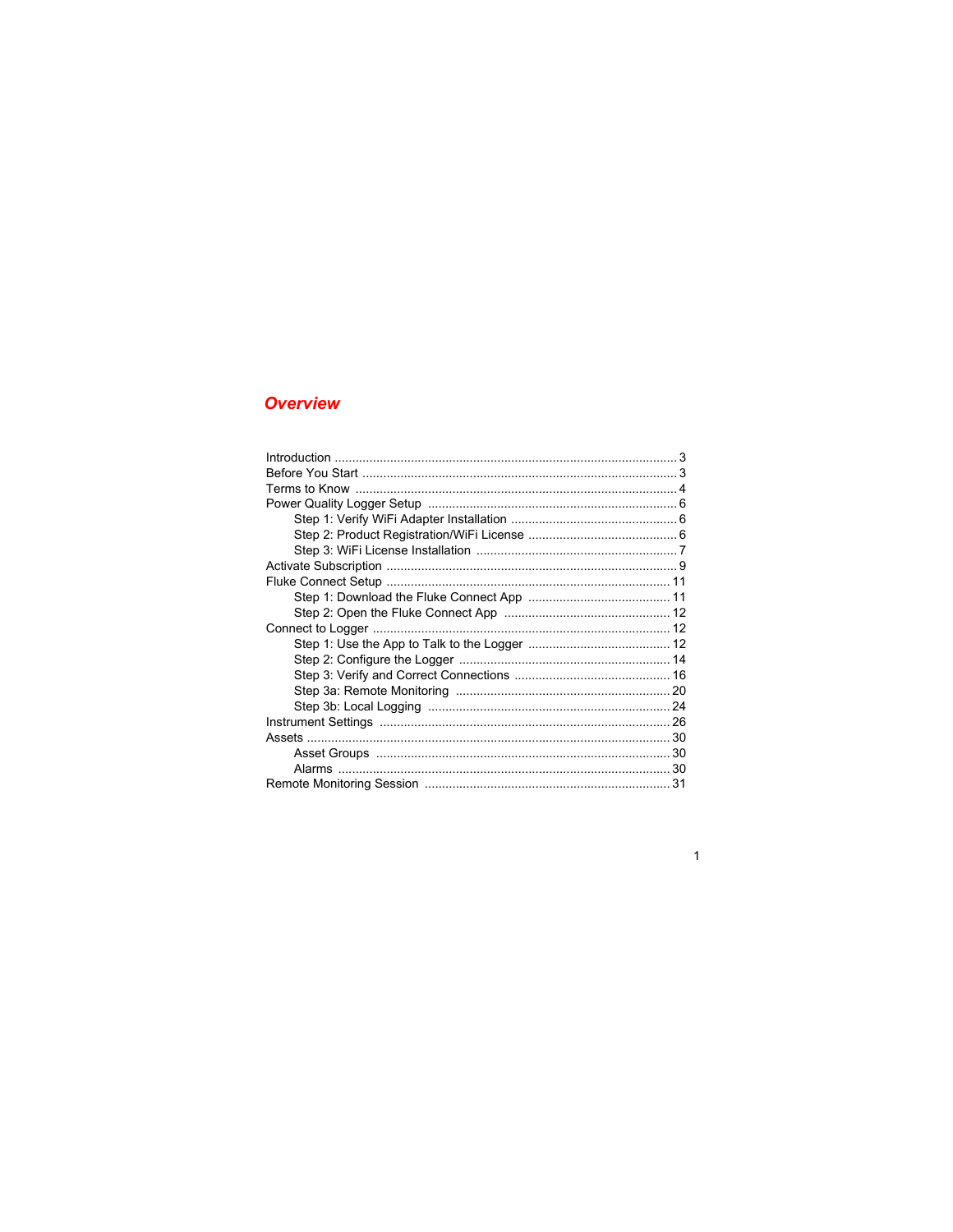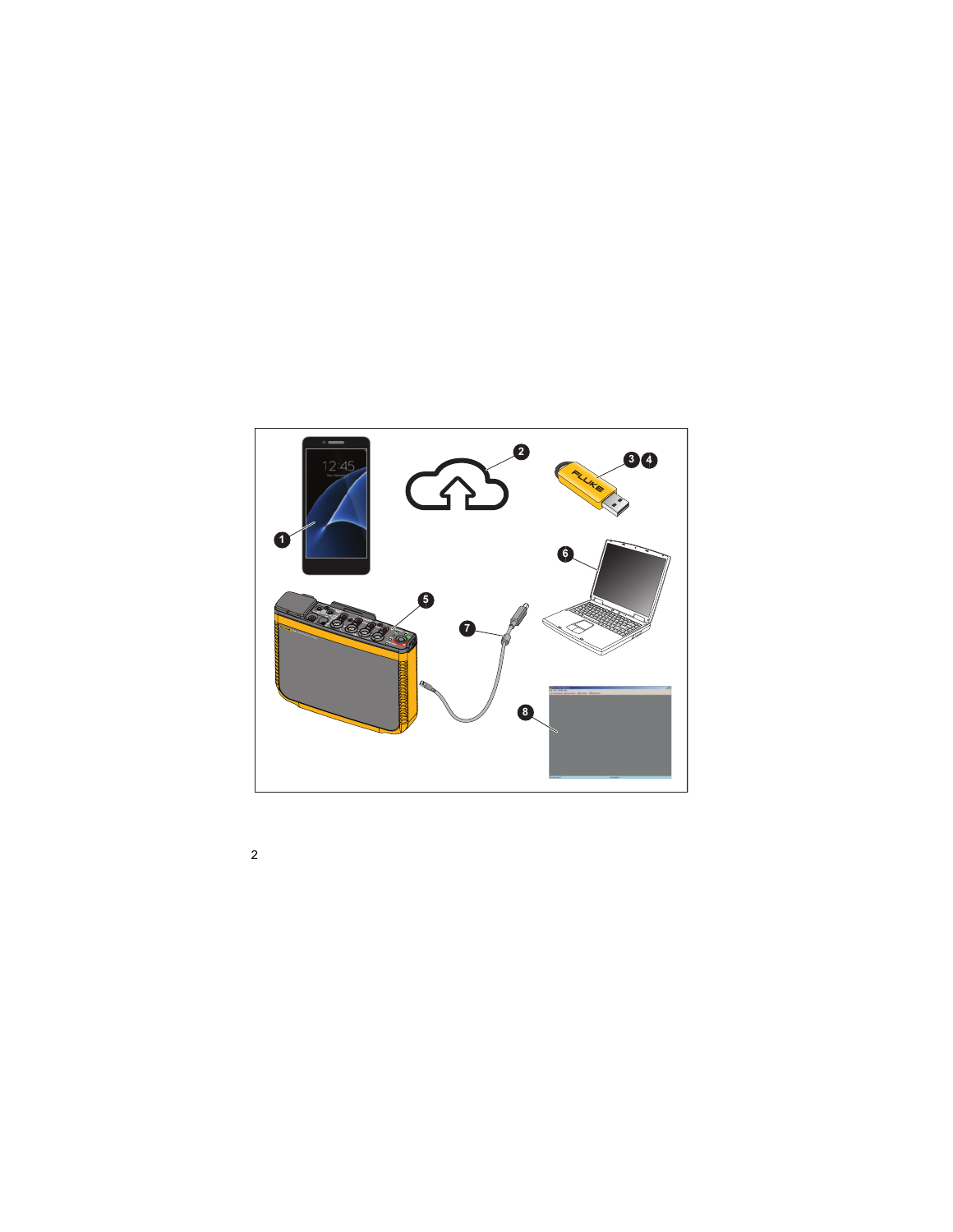## <span id="page-4-0"></span>*Introduction*

With the wireless connectivity (WiFi) feature of the Product, you can:

- Configure the Logger, verify measurement, and set up a logging session with Energy Analyze Plus PC software and the Fluke Connect smartphone app
- Download data to Energy Analyze Plus PC software
- Stream all data to the Fluke Connect Cloud
- Manage assets and share data with the Fluke Connect smartphone app
- Receive alarm notification from a remote monitoring session

## <span id="page-4-1"></span>*Before You Start*

What you need:

- [Android or iOS smartphone \(go to](https://www.fluke.com/en-us/support/fluke-connect-frequently-asked-questions) https://www.fluke.com/en-us/support/flukeconnect-frequently-asked-questions to find a list of supported devices)
- **2** Internet access
- WiFi-Infrastructure license that enables Logger connection with WiFi access points for remote monitoring through WiFi (provided with Product registration)
- **O** USB Drive (included with Product)
- **B** Power Quality Logger (the Product or Logger)
- **O** PC
- **O** USB Cable A, mini-USB
- [Energy Analyze Plus Software \(go to](https://www.fluke.com/en-us/support/software-downloads) https://www.fluke.com/en-us/support/ software-downloads for the latest software update)

During this setup you will need to document the Login name and password for:

- Power Quality Logger
- Fluke Connect app
- WiFi Password (for the Logger)
- WiFi SSID and password for the Internet WiFi Access Point (or use an Ethernet connection)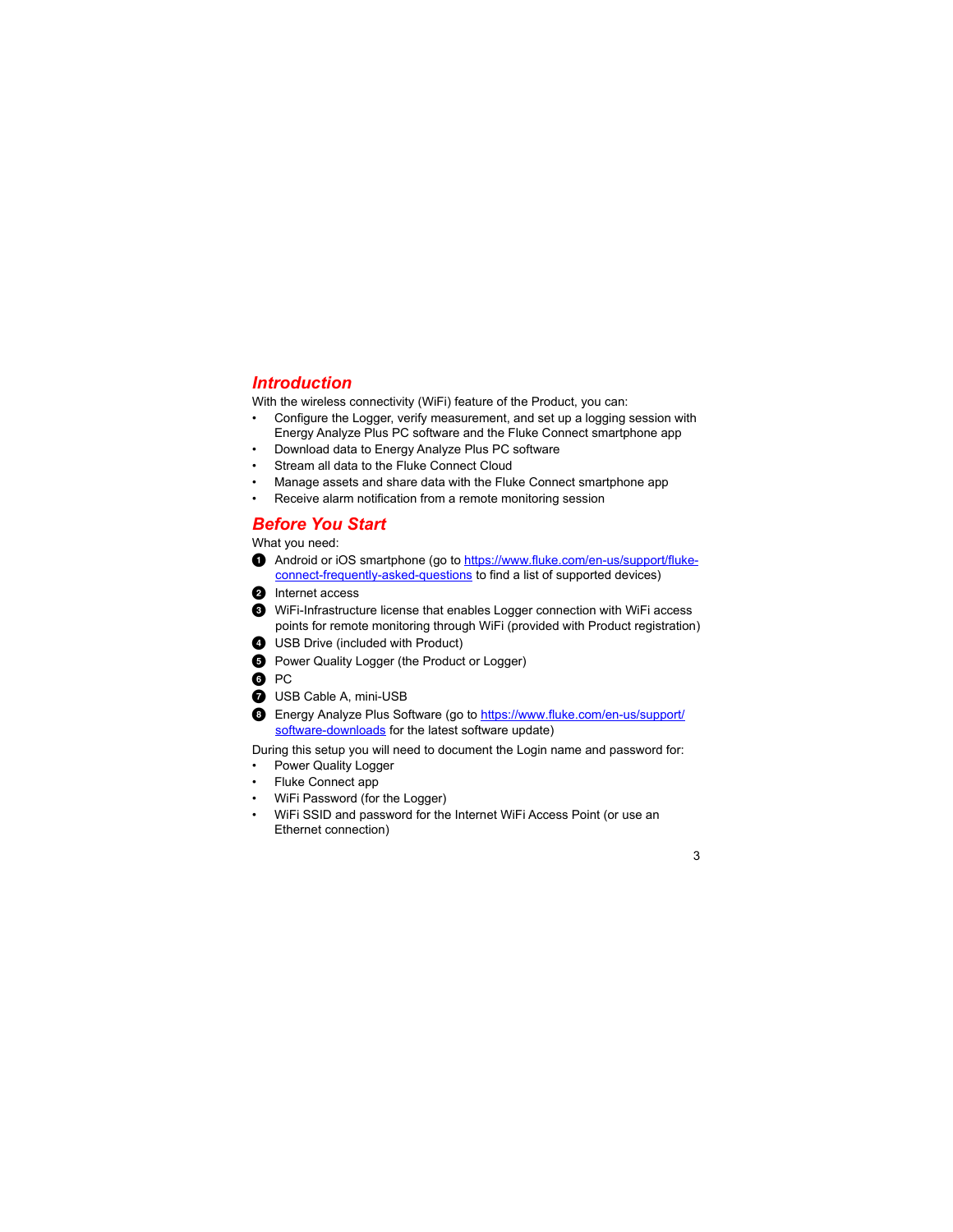## <span id="page-5-0"></span>*Terms to Know*

Definitions of terms used in this document:

| WI AN               | A wireless local area network (WLAN) is a wireless<br>distribution method for two or more devices that use<br>high-frequency radio waves and often include an<br>access point to the Internet. A WLAN allows you<br>maintain a network connection as you move around<br>the coverage area, often a home or small office.                                                                                                                                                                                            |
|---------------------|---------------------------------------------------------------------------------------------------------------------------------------------------------------------------------------------------------------------------------------------------------------------------------------------------------------------------------------------------------------------------------------------------------------------------------------------------------------------------------------------------------------------|
| WiFi Hotspot        | With the built in USB WiFi Adapter, the Logger is a<br>WiFi hotspot for:<br>wireless control of the Logger<br>download of measurement data<br>The WiFi direct connection uses WPA2-PSK (pre-<br>shared key) with AES encryption.                                                                                                                                                                                                                                                                                    |
| WiFi Infrastructure | WiFi Infrastructure mode is how you connect your<br>devices using a wireless access point as a central<br>device. To join the WLAN, all wireless clients must be<br>configured to use the SSID of the access point. The<br>access point is then connected with the wired<br>network to allow wireless clients access to, for<br>example, Internet connections.<br>With a second WiFi-to-USB adapter the Logger can<br>connect to a WiFi access point and supports<br>WPA2 PSK security as well as no security. This |
|                     | connection requires a DHCP service running in the<br>access point to assign IP addresses automatically.                                                                                                                                                                                                                                                                                                                                                                                                             |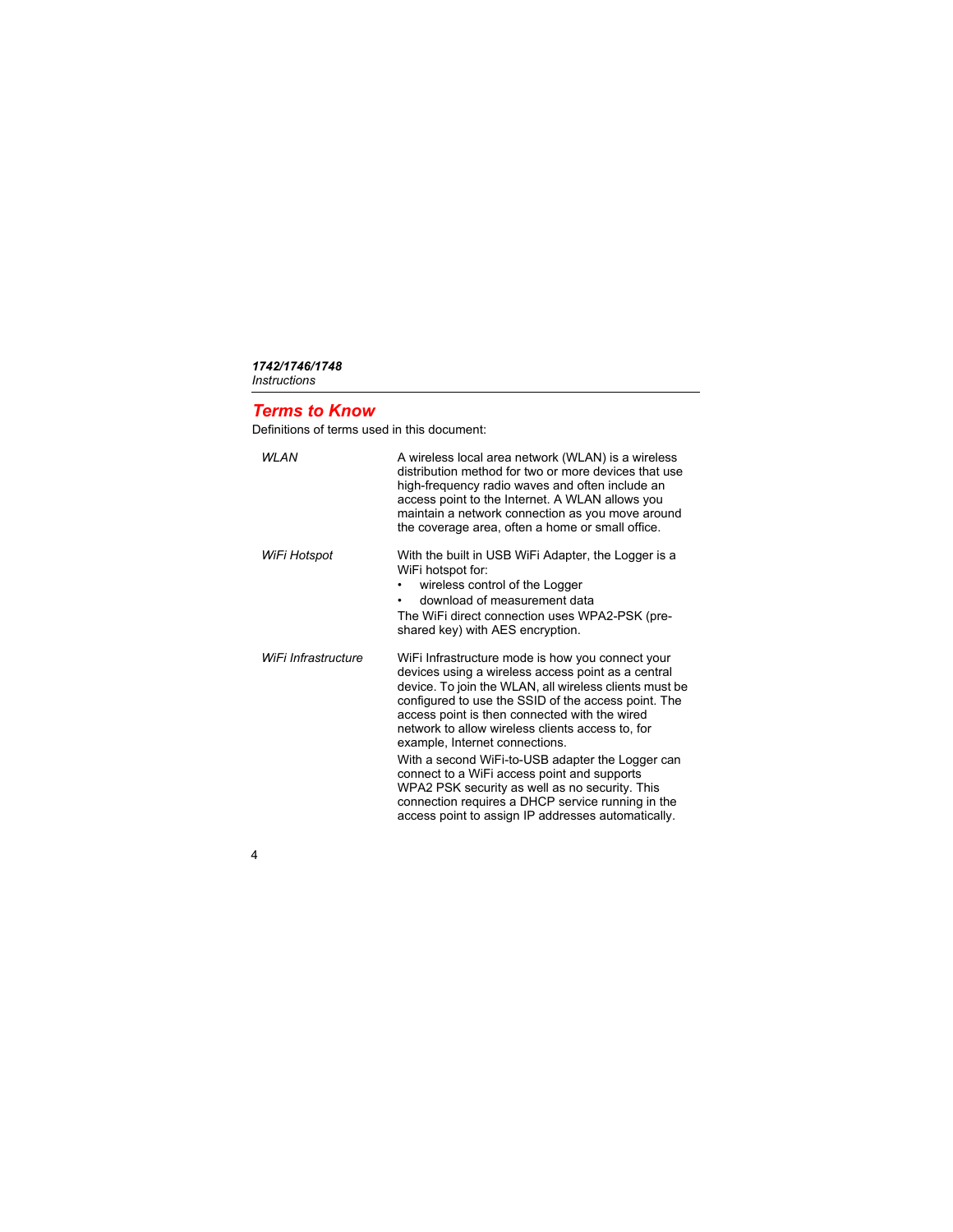| Local Logging            | Logger mode starts a session to store all<br>measurement data on the Logger.                                                                                                                                                                                                                                                                                                                                                                                                                                                                                                                                                                                                        |
|--------------------------|-------------------------------------------------------------------------------------------------------------------------------------------------------------------------------------------------------------------------------------------------------------------------------------------------------------------------------------------------------------------------------------------------------------------------------------------------------------------------------------------------------------------------------------------------------------------------------------------------------------------------------------------------------------------------------------|
| <b>Remote Monitoring</b> | All measurement data is transferred in real-time to<br>the Fluke Connect Cloud for secure storage.<br>Measurement data is also available on the Logger<br>(limited by the internal data storage size) for<br>download to Energy Analyze Plus software. From the<br>cloud, your team has access from anywhere to<br>measurement data with a supported mobile device or<br>PC web browser. Only Team users defined in Fluke<br>Connect can access this data.<br>To sync data to the Fluke Connect Cloud, the Logger<br>must be connected to a WiFi access point or Local<br>Area Network with Internet access. WiFi connection<br>requires a DHCP service running in the access point |
|                          | to assign IP addresses automatically.                                                                                                                                                                                                                                                                                                                                                                                                                                                                                                                                                                                                                                               |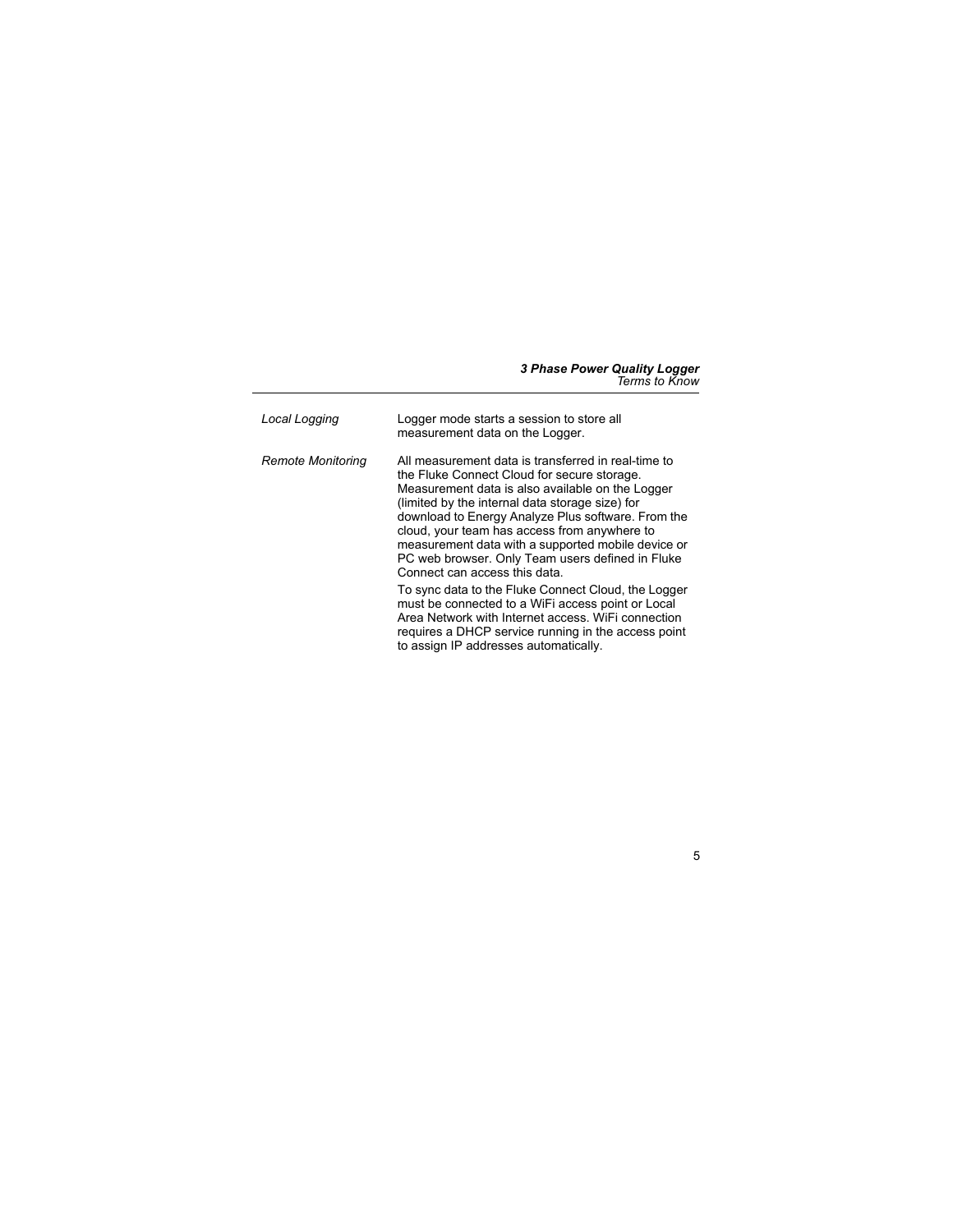## <span id="page-7-0"></span>*Power Quality Logger Setup*

## <span id="page-7-1"></span>*Step 1: Verify WiFi Adapter Installation*

The WiFi adapters are installed when the radio certification is available for your country. Check www.fluke.com for availability. To install or replace the adapters, see the *1742/1746/1748 Users Manual* [at w](https://www.fluke.com/en-us/support/manuals)ww.fluke.com.

## <span id="page-7-2"></span>*Step 2: Product Registration/WiFi License*

1. [Register at h](http://a.fluke.com/registration)ttp://a.fluke.com/registration to receive the complimentary WiFi-Infrastructure license and the optional *Remote Monitor* license by email.

| <b>Why Register Your New Fluke Product?</b>                                                                                                                                                                                                                      |   |                        |   |                                                       |
|------------------------------------------------------------------------------------------------------------------------------------------------------------------------------------------------------------------------------------------------------------------|---|------------------------|---|-------------------------------------------------------|
| Stay up-to-date with important information such as:<br>. The latest software and firmware updates<br>· Warranty status and no-hassle plans<br>· Opt in for Fluke offers and trade-ins.<br>· Safety and recall notifications<br>Required Fields are marked with + |   |                        |   | Note                                                  |
| First Name*                                                                                                                                                                                                                                                      |   | Last Name <sup>®</sup> |   | The registration page varies                          |
| Email Address*                                                                                                                                                                                                                                                   |   | Business Phone*        |   | slightly for the local of the web<br>page you access. |
| Industry <sup>*</sup>                                                                                                                                                                                                                                            |   | Company*               |   |                                                       |
| Please Select                                                                                                                                                                                                                                                    | ٠ |                        |   |                                                       |
| lob Role <sup>*</sup>                                                                                                                                                                                                                                            |   | Job Level <sup>*</sup> |   |                                                       |
| <b>Please Select</b>                                                                                                                                                                                                                                             | ٠ | <b>Please Select</b>   |   |                                                       |
| Job Title*                                                                                                                                                                                                                                                       |   | Purchase Date (m/y)*   |   |                                                       |
|                                                                                                                                                                                                                                                                  |   | 10/2018                | ٠ |                                                       |
| Model Name* as numerous nusser w                                                                                                                                                                                                                                 |   | Serial Number*         |   | License keys not<br>required for                      |
| Fluke 1748                                                                                                                                                                                                                                                       |   |                        |   |                                                       |
| License Key 1                                                                                                                                                                                                                                                    |   | icense Key 2           |   | complimentary<br><b>WiFi license</b>                  |
|                                                                                                                                                                                                                                                                  |   |                        |   |                                                       |
|                                                                                                                                                                                                                                                                  |   | <b>Register</b>        |   |                                                       |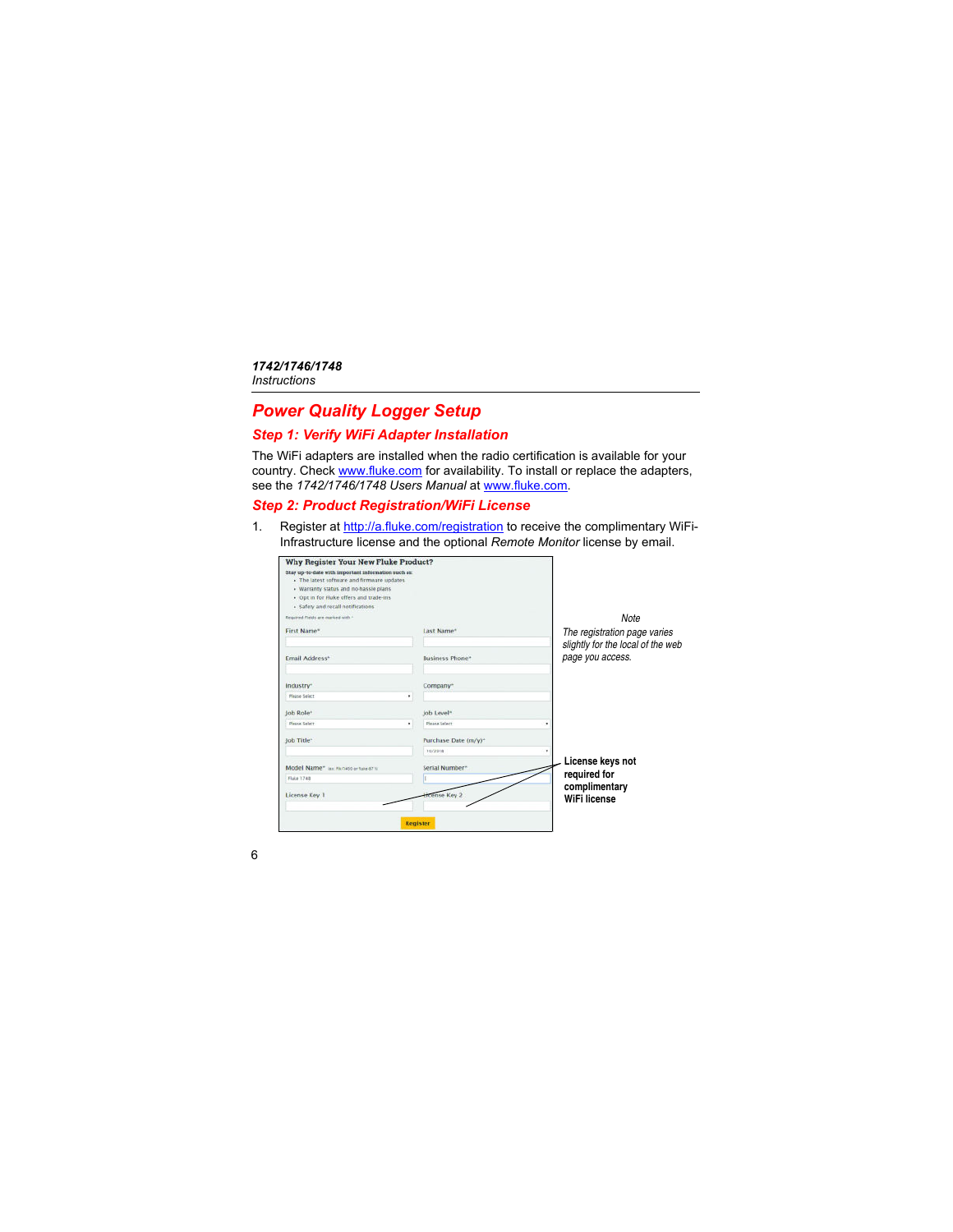#### *Note*

*Connection of the Product to a WiFi access point requires the complimentary WiFi-Infrastructure license.*

- 2. Complete the required fields.
- 3. Click **Register**. You should receive an email within 15 minutes with the license attachment and instructions.

## <span id="page-8-0"></span>*Step 3: WiFi License Installation*

- 1. On the USB drive, create a folder named **Fluke174x** (do not use spaces in the folder name).
- 2. Copy the license file (\*.txt) to this folder.
- 3. Connect the USB drive to the USB port on the Logger.



- 4. Push  $\bigcap$  to turn on the Logger.
- 5. Connect your PC with the WiFi access point of the Logger. Or, use the USB cable to connect the PC to the Logger.
- 6. Enter the WiFi password: **fluketools**.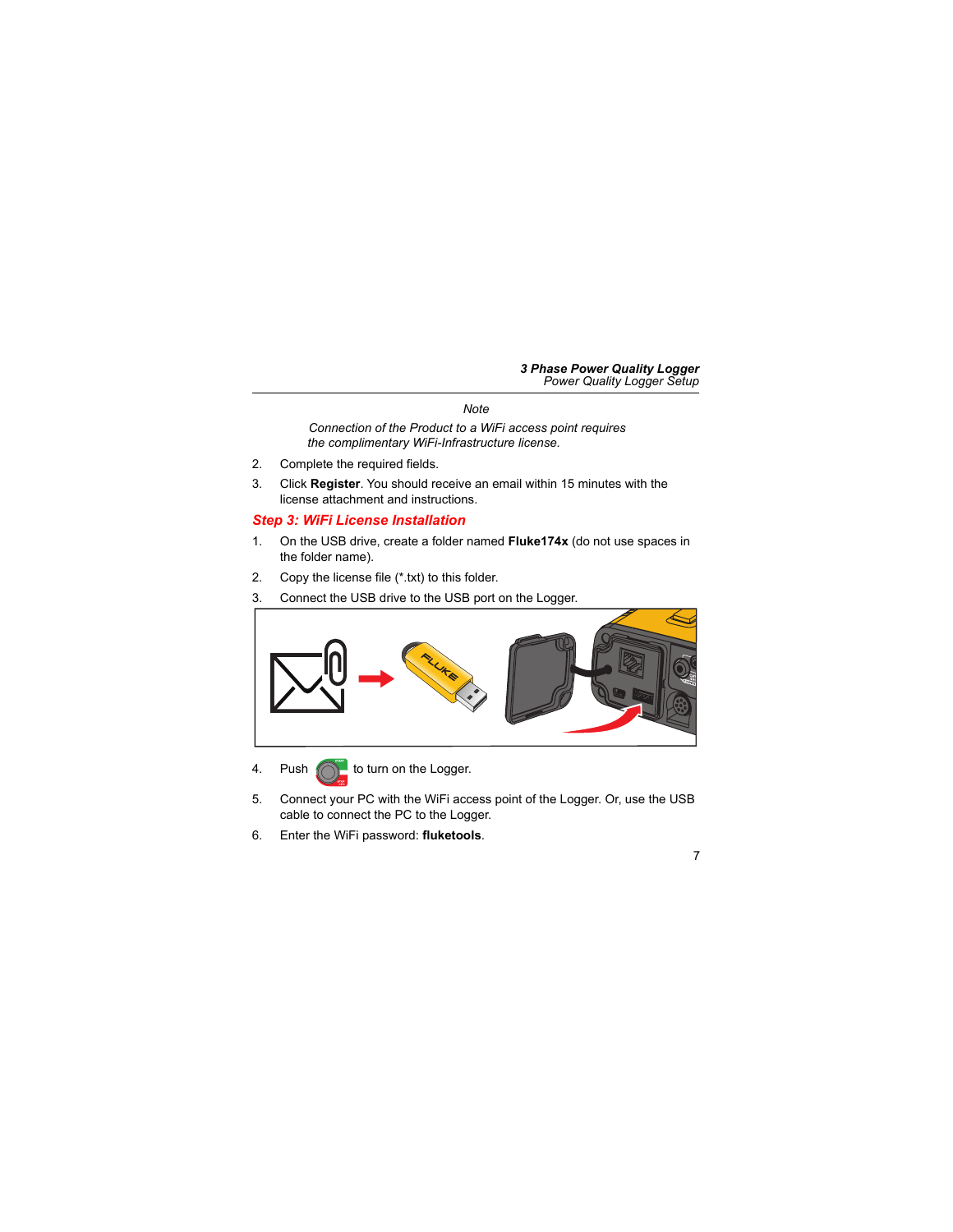#### *1742/1746/1748 Instructions*

- 7. On the PC, open the *Energy Analyze Plus* software program.
- 8. Go to **Instrument Setup** > **Select Logger** and log in.

The factory default is:

User name: admin

Password: <br/>hlank> or admin

The Instrument Setup window opens.

| <b>R</b> Instrument Setup<br>Floke 1746<br>Type:<br>17040503<br>Senal:<br>9.0<br>FW Version | Logger Name: FLUKE1746<17040503>                                                          |          | 0.107         |
|---------------------------------------------------------------------------------------------|-------------------------------------------------------------------------------------------|----------|---------------|
|                                                                                             | Instrument Topology Measurement Event Triggers Connection Verification AUX Probes Logging |          |               |
| Logger Name                                                                                 | FLUKE1746-17040501>                                                                       |          | Apply         |
| Authentications                                                                             | admin                                                                                     |          | Change        |
| Date / Time:                                                                                | 9/28/2018 4:13 PM                                                                         | PC time. | Sync Now      |
| <b>Network Settings:</b>                                                                    | <b>WiFi Hotspot</b>                                                                       |          | Adjust        |
| <b>Firmware Versions</b>                                                                    | 2.0                                                                                       |          | Undate        |
| New ficense:                                                                                |                                                                                           |          | <b>frital</b> |
| Installed Scenses:                                                                          | <b>No installed Ecenum</b>                                                                |          | SFrow.        |
| Service data:                                                                               |                                                                                           |          | Download      |
| <b>Factory Reset:</b>                                                                       |                                                                                           |          | Reset         |
| OperSource licenses                                                                         |                                                                                           |          | Show.         |

#### 9. Click **Install**.

A new window opens to show the installed licenses. Follow the prompts.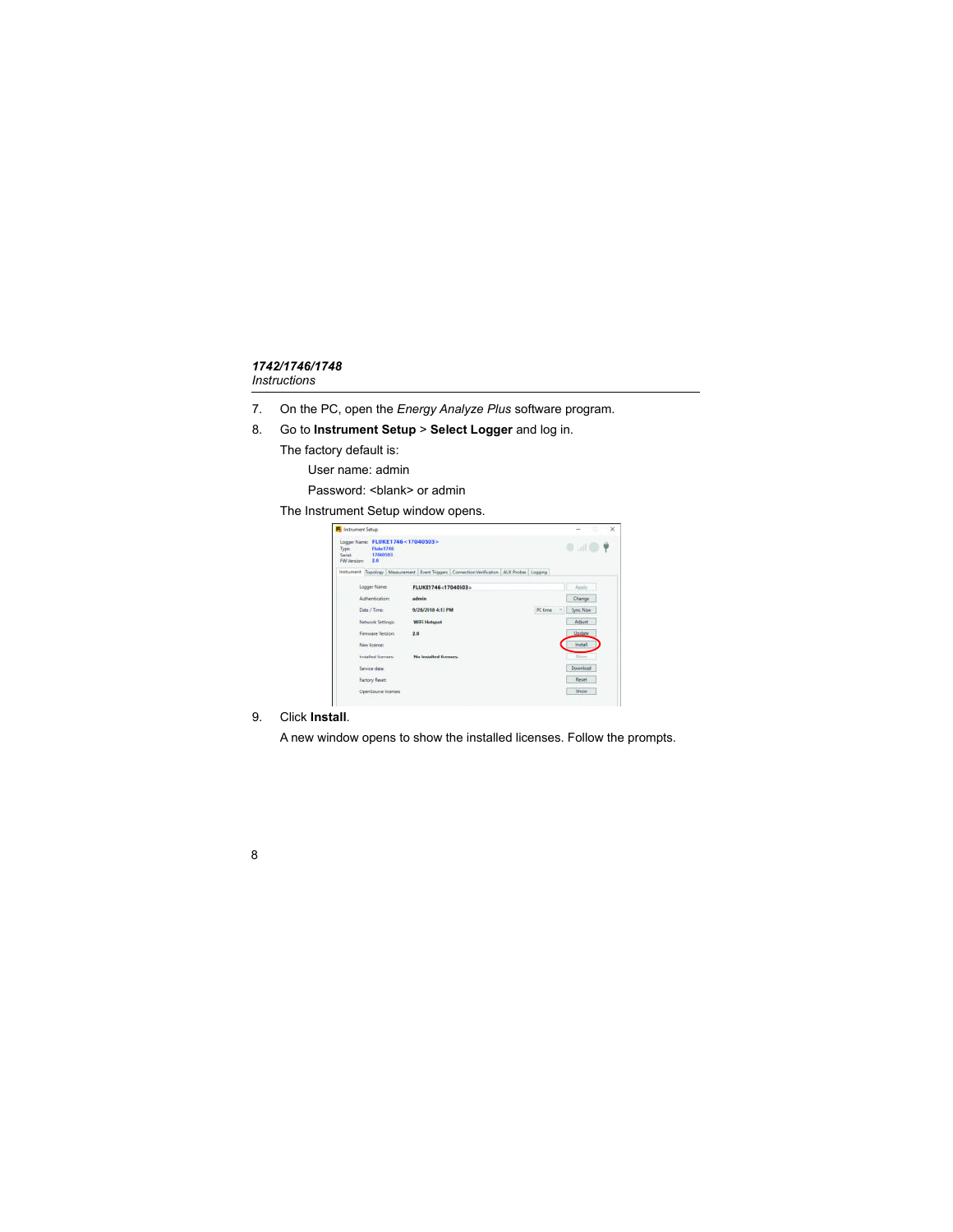## <span id="page-10-0"></span>*Activate Subscription*

The optional subscription for the Remote Monitoring feature requires that you associate the serial number and activate the Logger to a Fluke Connect account. This setup is required only once unless the device administrator changes.

- 1. Go to https://connect.fluke.com.
- 2. Select **Activate 174x FC**.

| <b>COMME</b>                                           | Abbat                                                                                                                                       |                                | Talk to Us 888-243-1007                                                                                      | <b>O</b> Sign in Eigenia                                                |
|--------------------------------------------------------|---------------------------------------------------------------------------------------------------------------------------------------------|--------------------------------|--------------------------------------------------------------------------------------------------------------|-------------------------------------------------------------------------|
| Sign in/Sign up/Activation                             |                                                                                                                                             |                                |                                                                                                              | <b>Free Virtual Derrio</b>                                              |
| Sign into your account                                 | Sign in                                                                                                                                     | Create a new account<br>Signup | Activate Power Monitor/Logger<br>Activate 3540FC<br>Activate 124X FC<br>Automa 1988 RT closings (140 m/k FC) |                                                                         |
| <b>Fluke Connect</b><br>Constitute Manitoring<br>About | Software<br>Direction 105 app<br><b>Openioad Android app</b><br>Sign in/Sign up for app<br>Activate Fluke Community<br>Constitut Manufaring |                                | Need Help?                                                                                                   | Technical Support: 425-200-0080<br>Email: flukeconnectsupport@fluke.com |

*Note*

*Activation of the 174x is not required when you use the Fluke Connect App to configure and start a local logging session only.*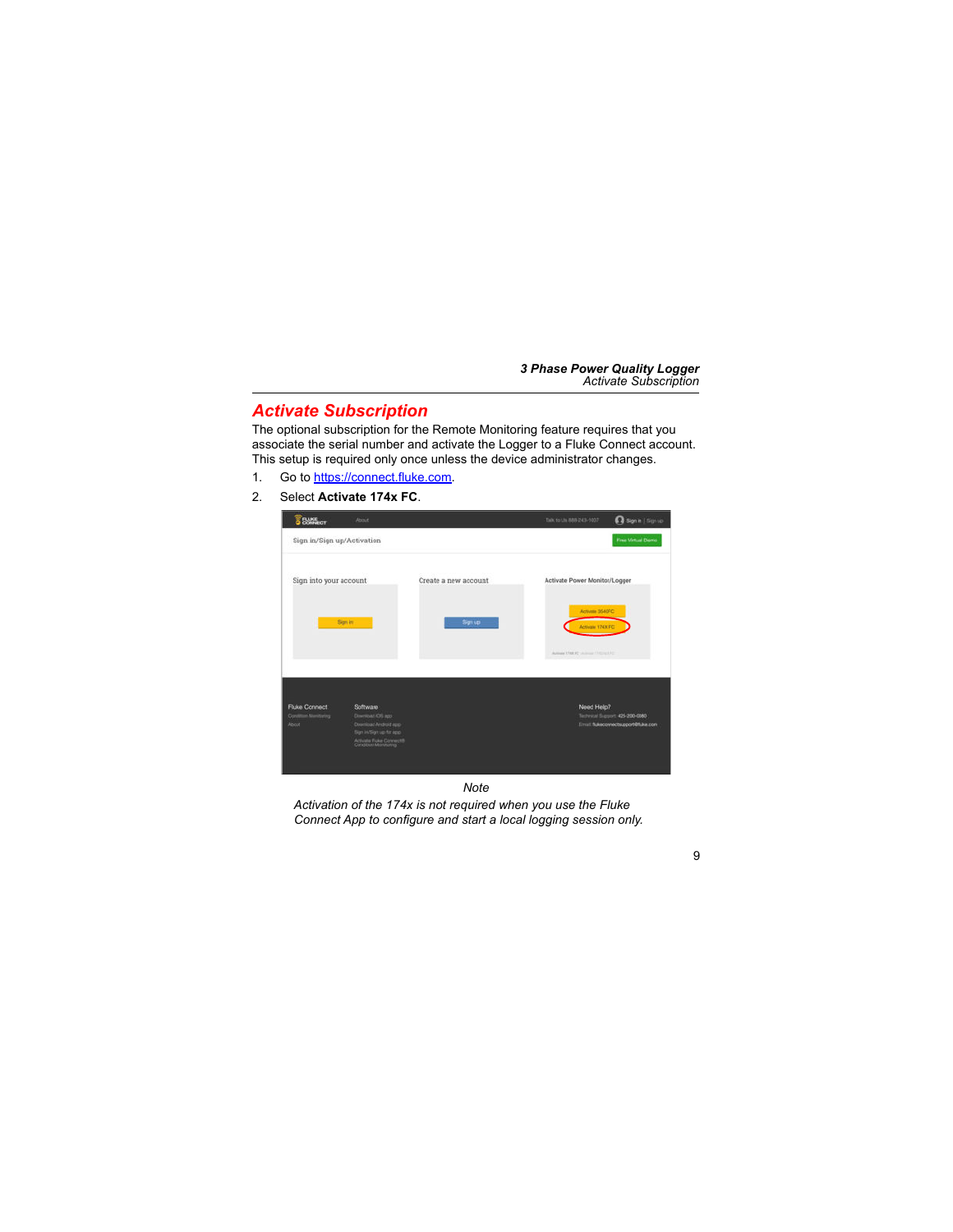#### *1742/1746/1748 Instructions*

- 3. Sign-up to create a new account, or if you already have an account, sign-in. The Fluke Connect App also uses this account information.
- 4. Complete the form and select **Activate**.

| <b>Activate Fluke Connect Condition Monitoring product</b> |                 | × |
|------------------------------------------------------------|-----------------|---|
| Product Serial Number *                                    |                 |   |
|                                                            | O)              |   |
| <b>Company Details</b>                                     |                 |   |
| Company Name*                                              |                 |   |
| Company Address *                                          |                 |   |
| Phone Number *                                             |                 |   |
|                                                            |                 |   |
| CANCEL                                                     | <b>ACTIVATE</b> |   |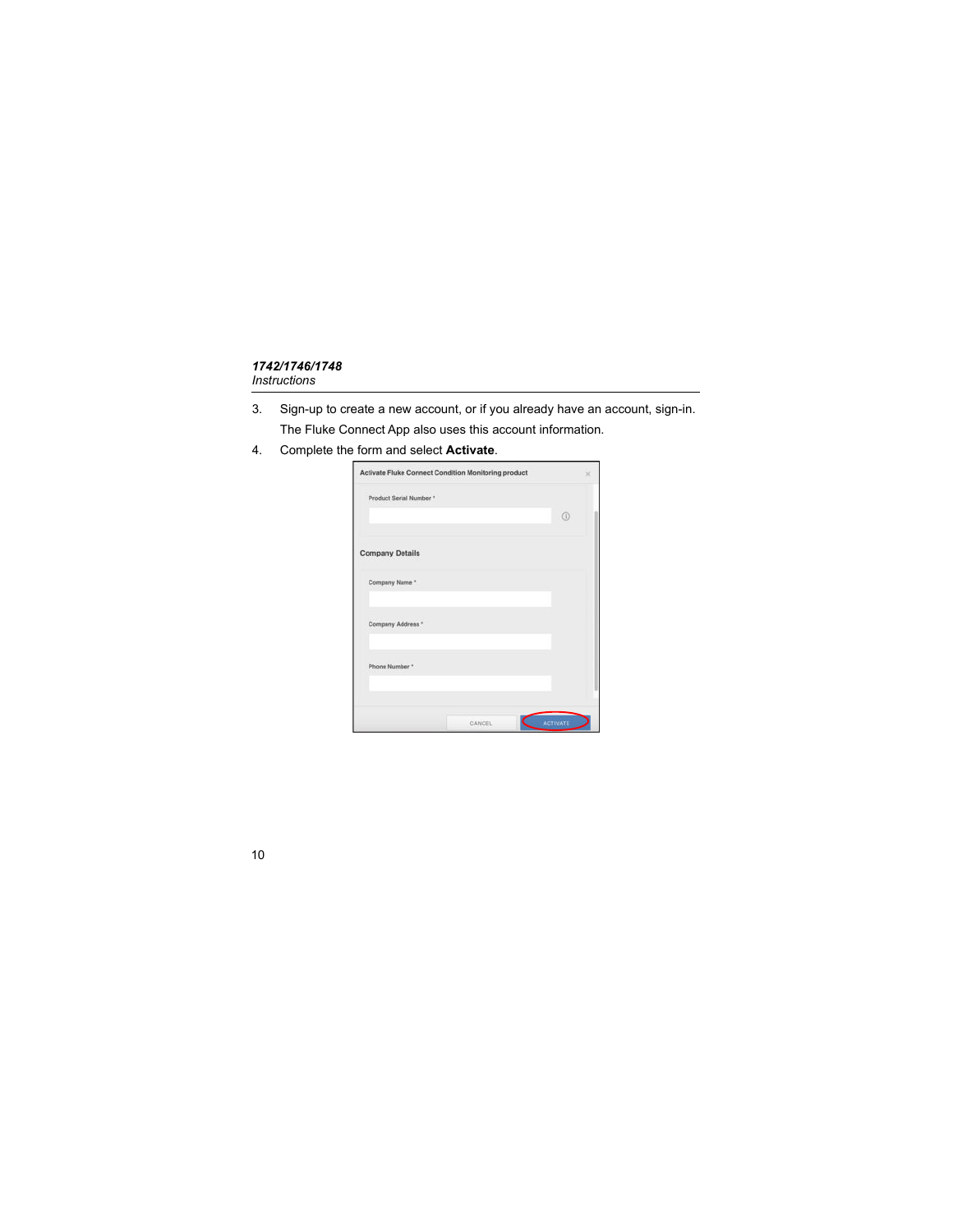## <span id="page-12-0"></span>*Fluke Connect Setup*

## <span id="page-12-1"></span>*Step 1: Download the Fluke Connect App*

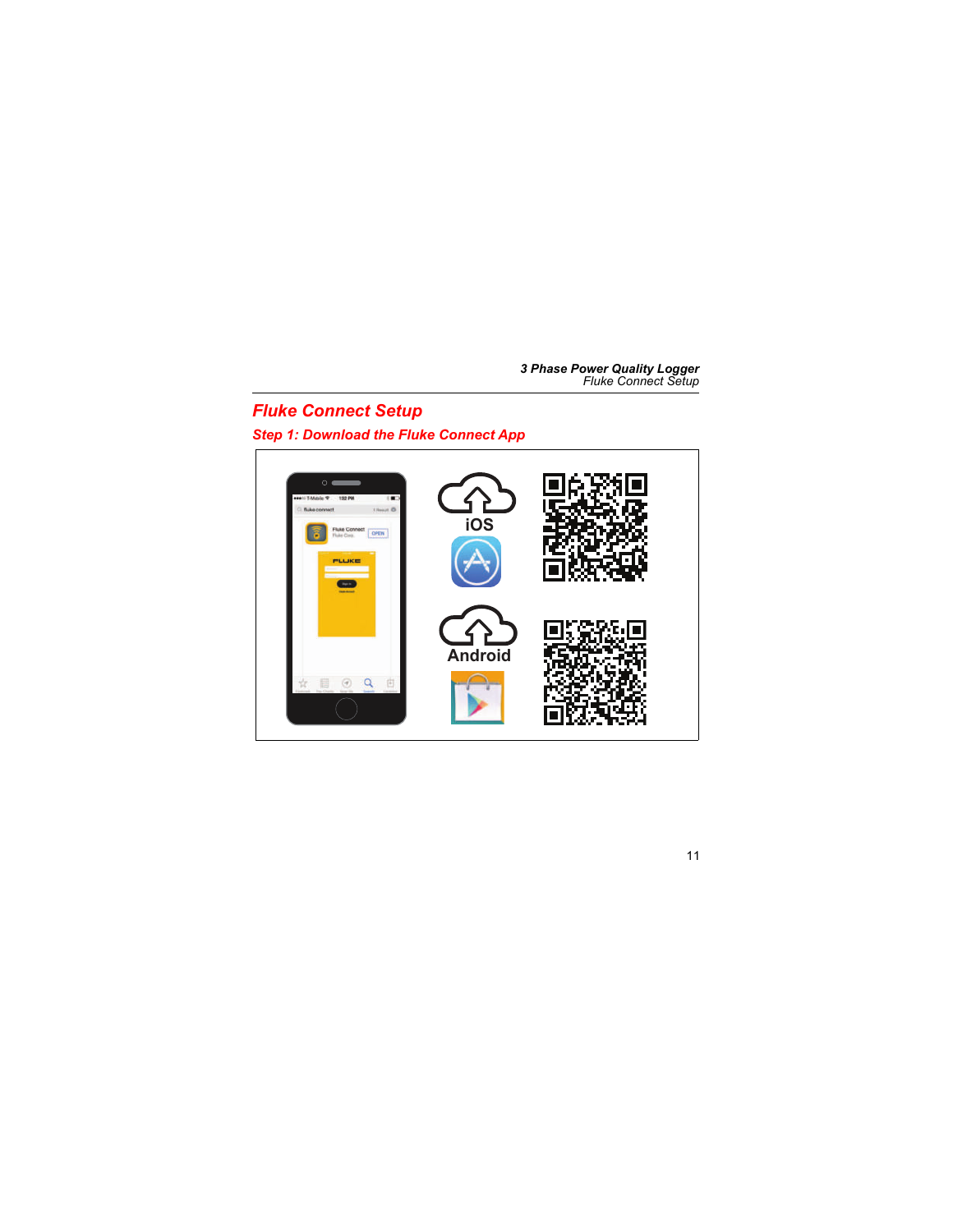## <span id="page-13-0"></span>*Step 2: Open the Fluke Connect App*

- 1. Confirm that your smartphone is connected to the Internet.
- 2. Open the Fluke Connect app on the smartphone.



3. Log in to the app.

If you have activated the Product for the remote monitoring feature already, make sure to use the same credentials in the app.

*Note*

*If you are a first-time user, create a new Fluke Connect account.*

## <span id="page-13-1"></span>*Connect to Logger*

## <span id="page-13-2"></span>*Step 1: Use the App to Talk to the Logger*

1. With the Fluke Connect app, go to **Set Up Logging or Monitoring** > **Power & Energy Monitors/Loggers** > **Power Quality Logger**.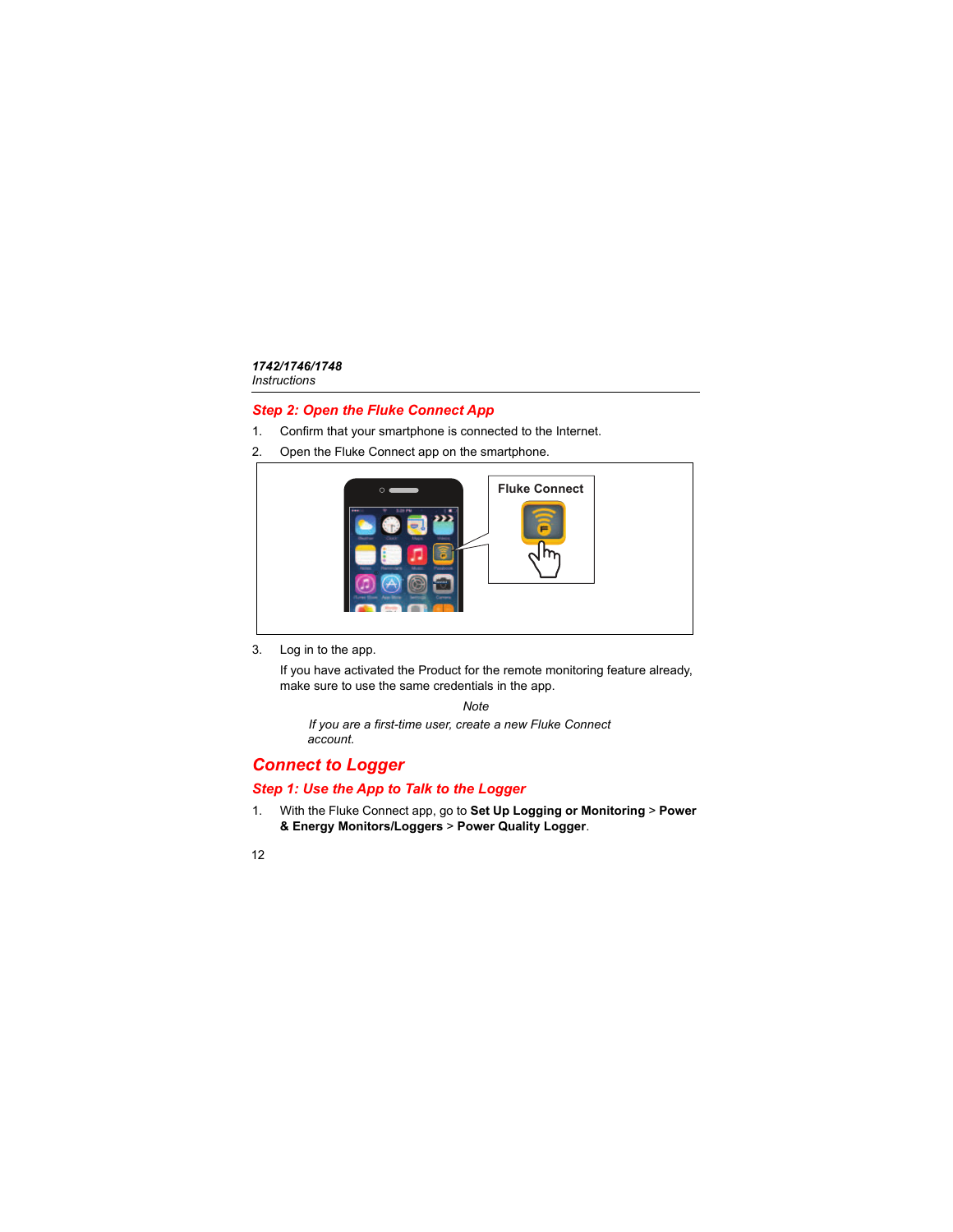2. When prompted, go to **Settings** > **WiFi** on the smartphone.



3. From the list of available WiFi Access Points, select the Logger: **Fluke174x<SerialNumber>**

#### Password: **fluketools**

4. Click **OK** in warning message about Internet access.

*Note*

*It is normal to see the WiFi symbol with an exclamation mark in the status bar on the mobile phone.*

5. When WiFi connection is complete, go back to the Fluke Connect app and log in to the Logger.

The factory default is:

User name: **admin** Password: **admin**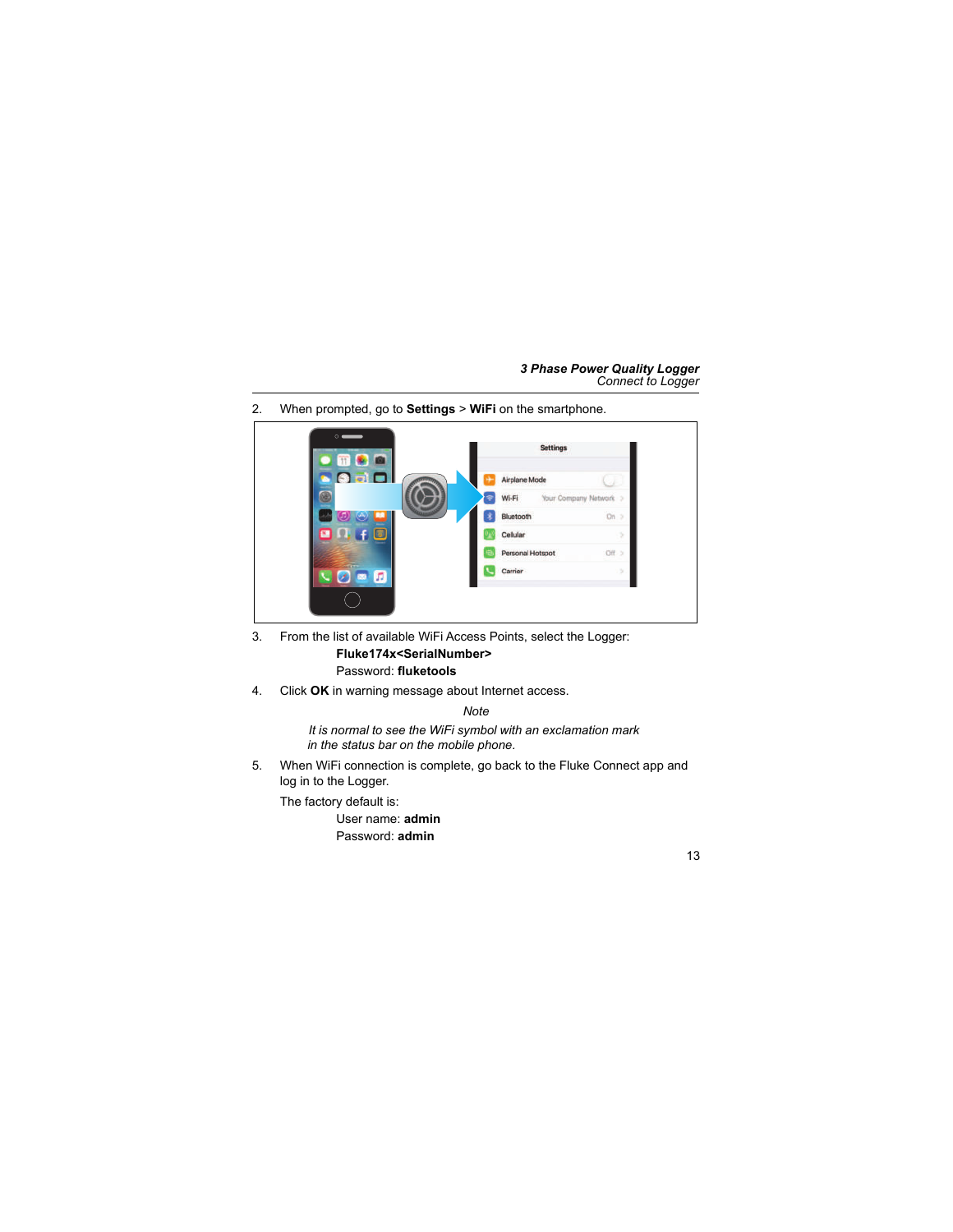## <span id="page-15-0"></span>*Step 2: Configure the Logger*

1. With the Fluke Connect app, go to **Configure the Logger**.



2. Tap **New Configuration** to make a new measurement configuration.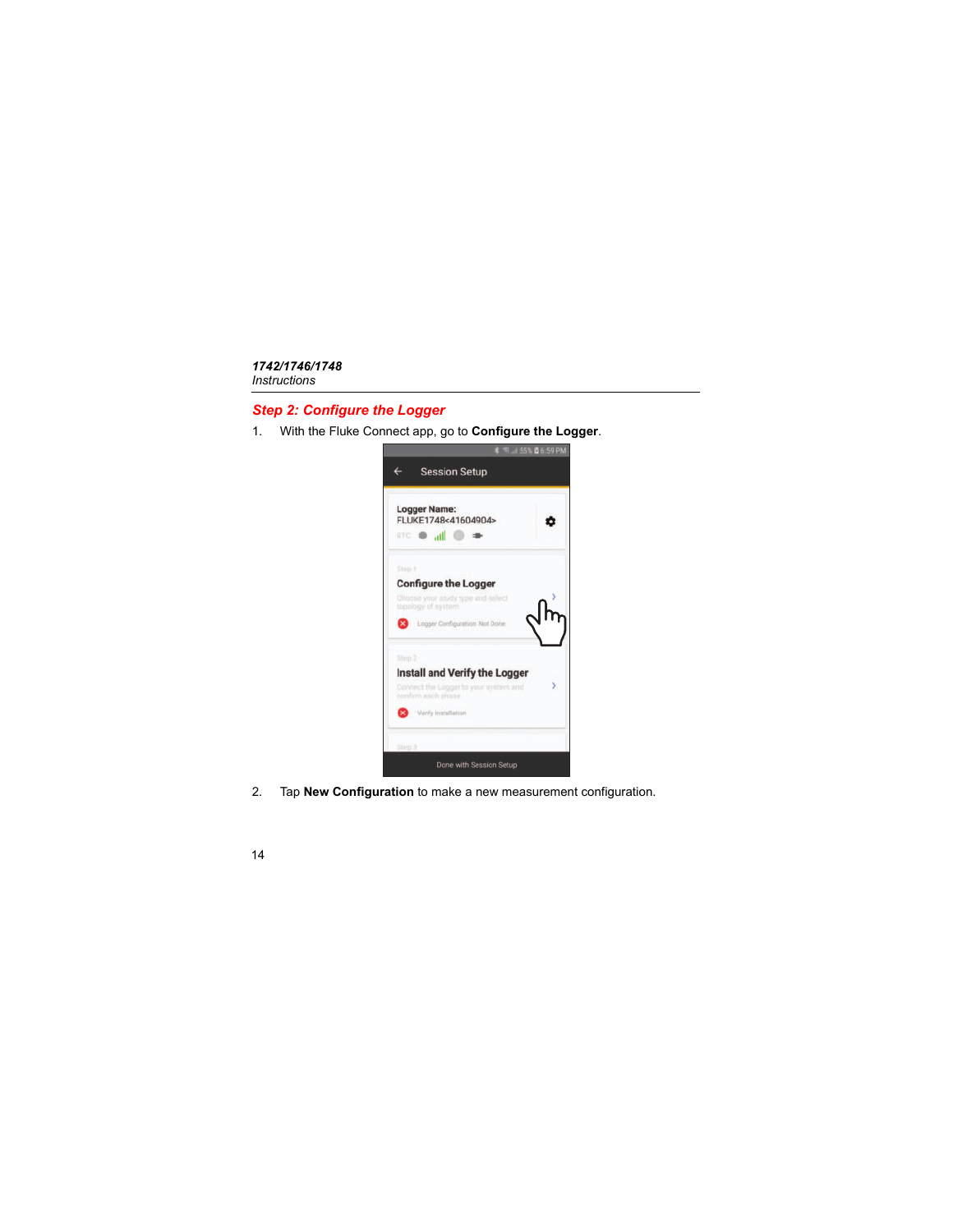| ے<br>Configuration        |                     |  |
|---------------------------|---------------------|--|
| Current Configuration     |                     |  |
| Unknown                   |                     |  |
| <b>Study Type:</b>        | <b>Energy Study</b> |  |
| Topology:                 | Wye                 |  |
| Standard:                 | None                |  |
| <b>Trend Interval:</b>    | 3 seconds           |  |
| <b>Demand Interval:</b>   | 5 minutes           |  |
| Events:                   | Basic + Custom      |  |
| <b>Current Range:</b>     | auto                |  |
| <b>Nominal Voltage:</b>   | 120.0V              |  |
| <b>Nominal Frequency:</b> | 60.0Hz              |  |
|                           | <b>VIEW MORE</b>    |  |
| New Configuration         |                     |  |
| Previous Configurations   |                     |  |

- 3. Tap **Previous Configurations** to load, edit, and apply a stored configuration template. Scroll down the screen to see all the information.
- 4. Tap **Done with Configuration** to continue.

The app updates with a green check mark.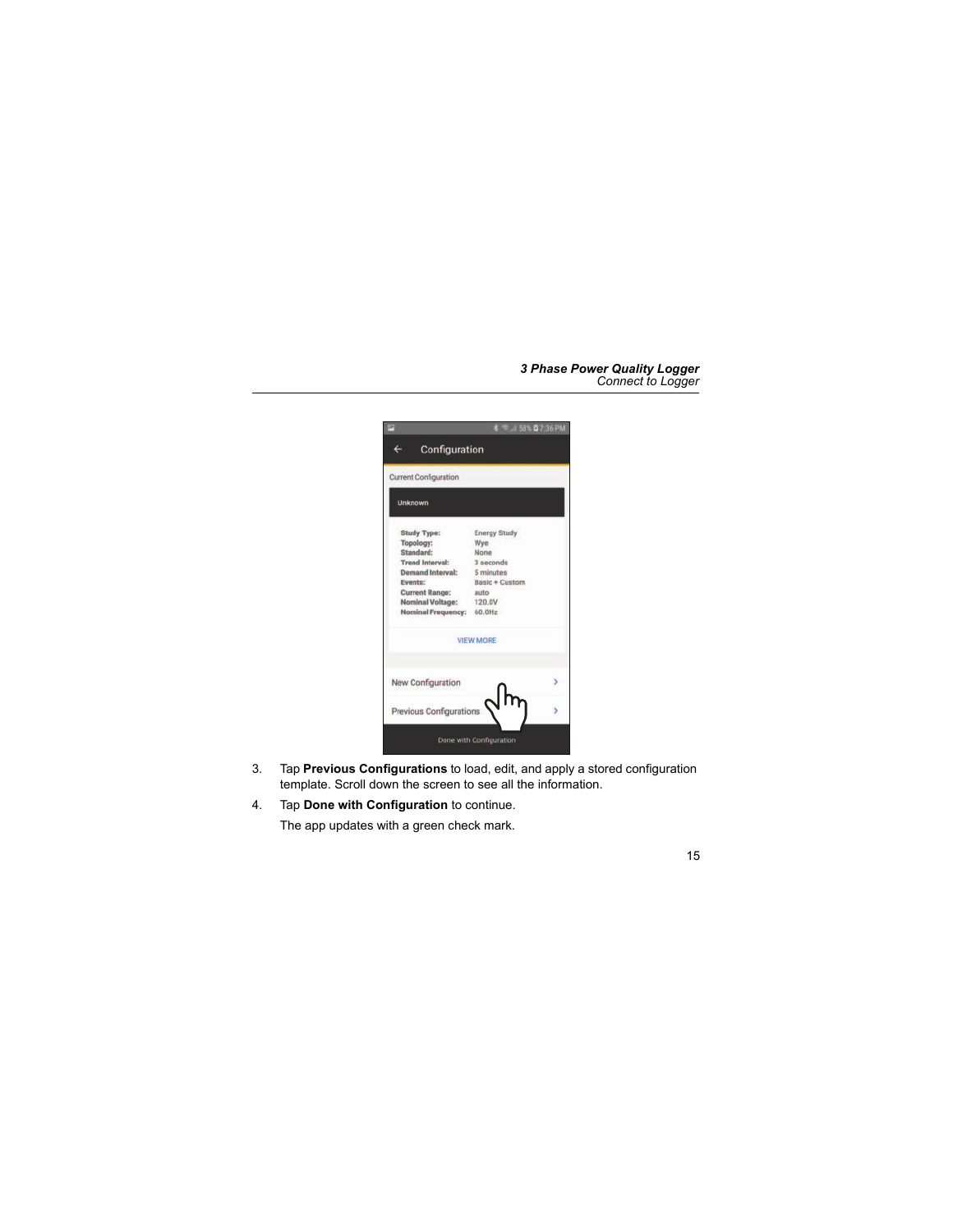## <span id="page-17-0"></span>*Step 3: Verify and Correct Connections*

1. Tap **Install and Verify the Logger**.

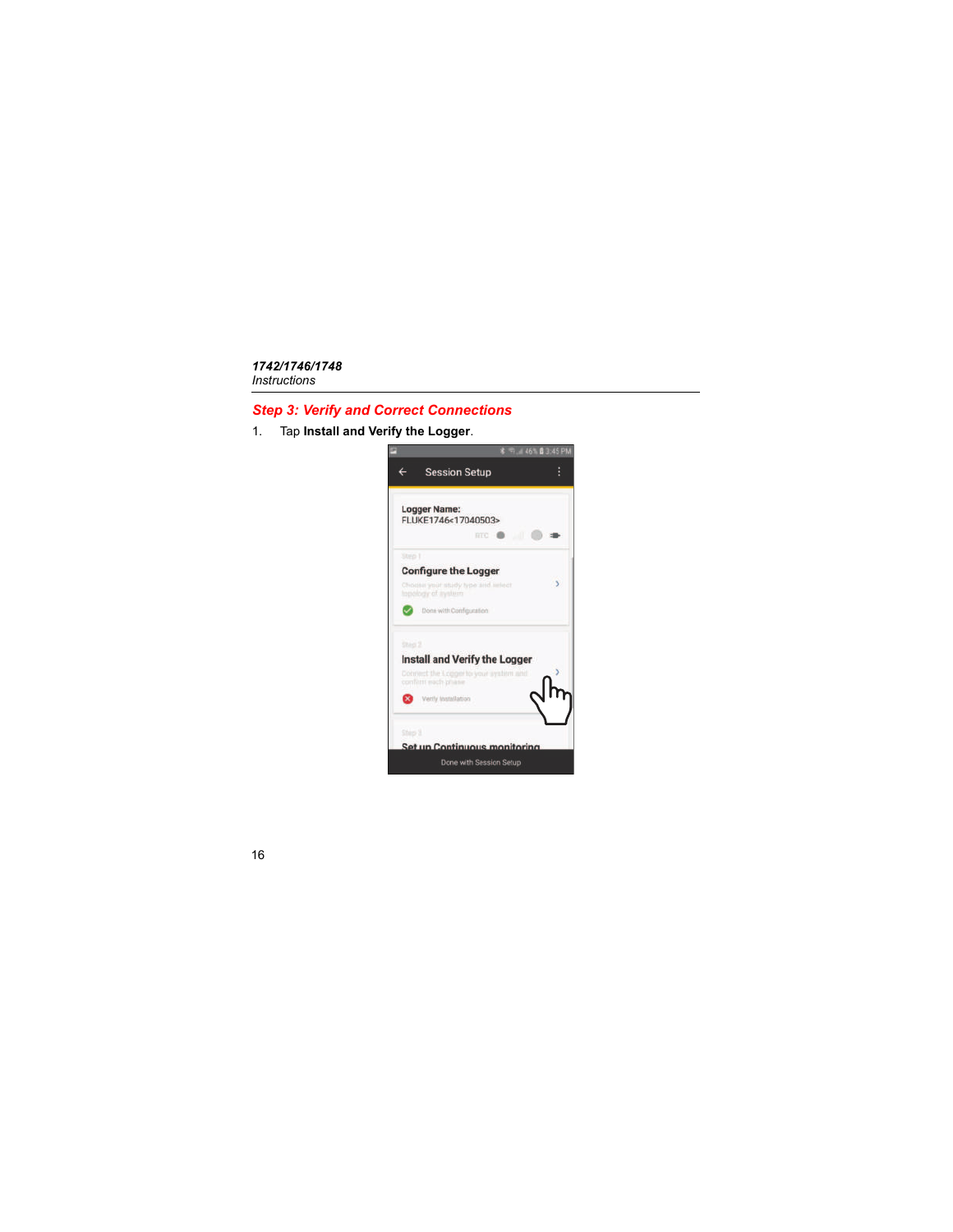2. Verify that the connections are correct.



3. Scroll down the screen to see all the information.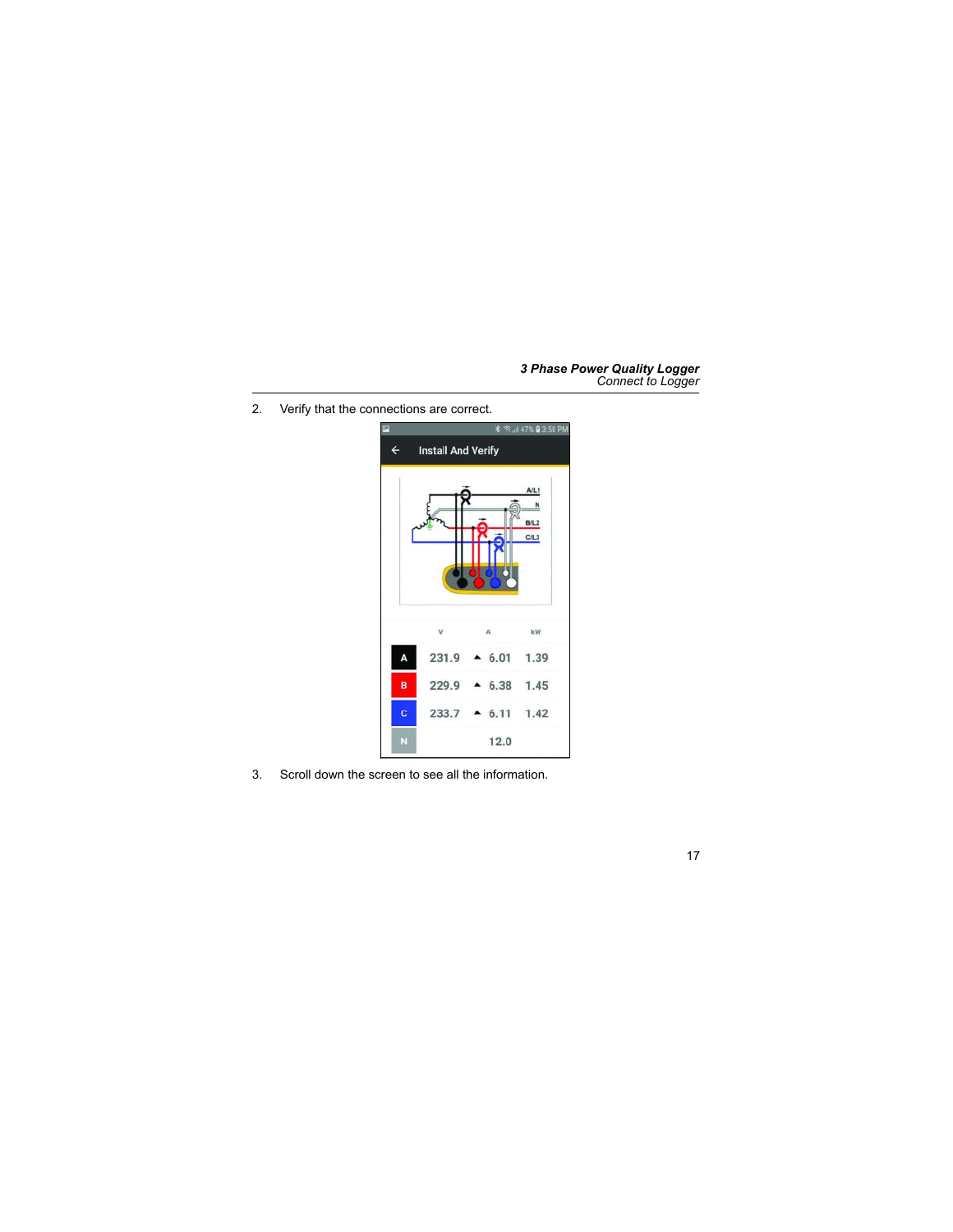4. To switch phases, hold finger tip on phase and drag. To invert polarity on a current sensor, activate the slider for that clamp.

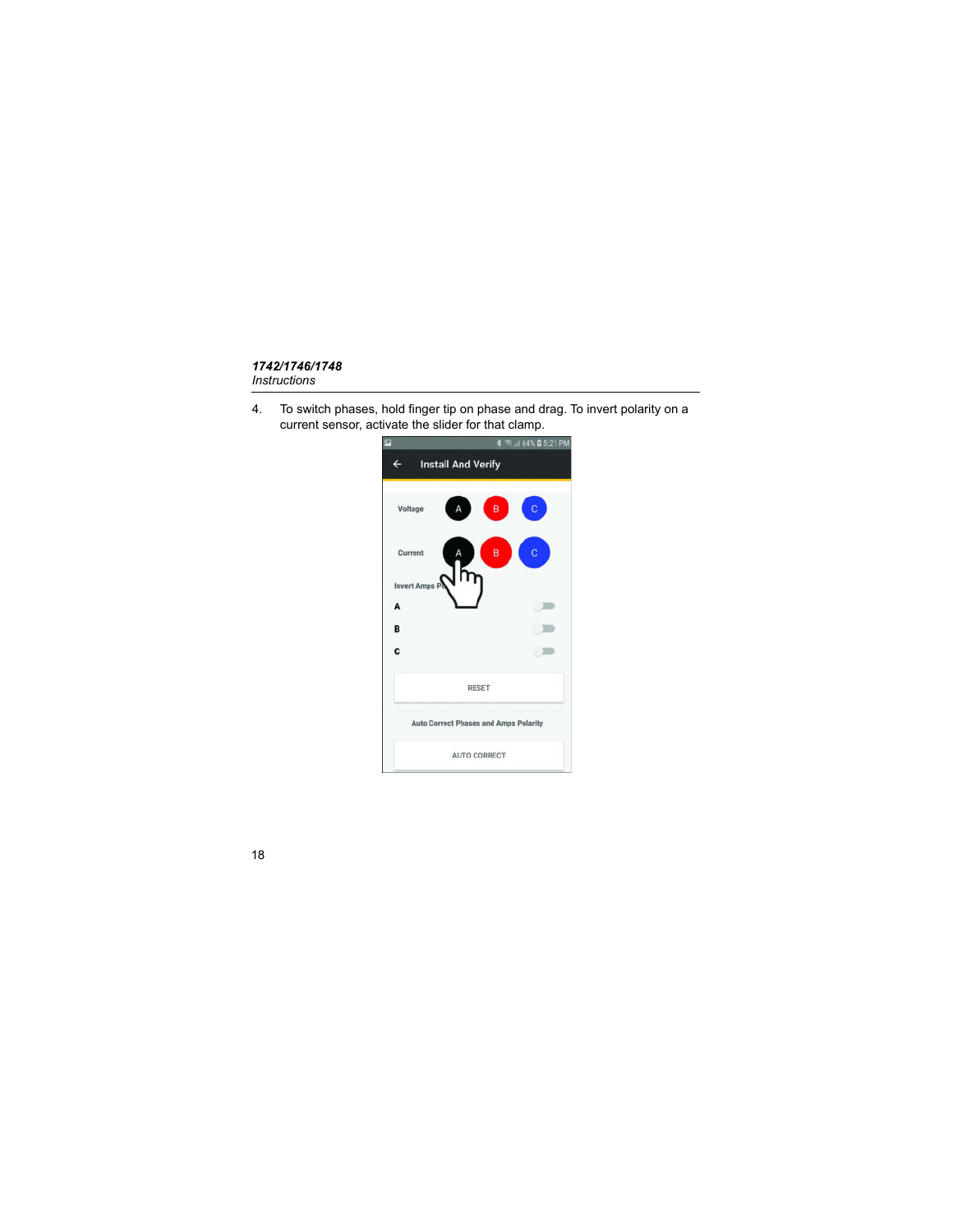- 5. To cancel changes, tap **RESET.**
- 6. Tap **AUTO CORRECT** and allow the app to automatically correct the connections for phase and amps polarity.
- 7. Tap  $\frac{1}{2}$  to return to the Session Setup window.

When the verification is complete, tap **Done with Session Setup**.

#### 8. Tap **Set Up Remote Monitoring** or **Local Logging**.

The app prompts you to select the type of monitoring session:

- For *Remote Monitoring*, see **Step 3a**.
- For *Local Logging*, see **Step 3b**.

Scroll down the screen to see all the information.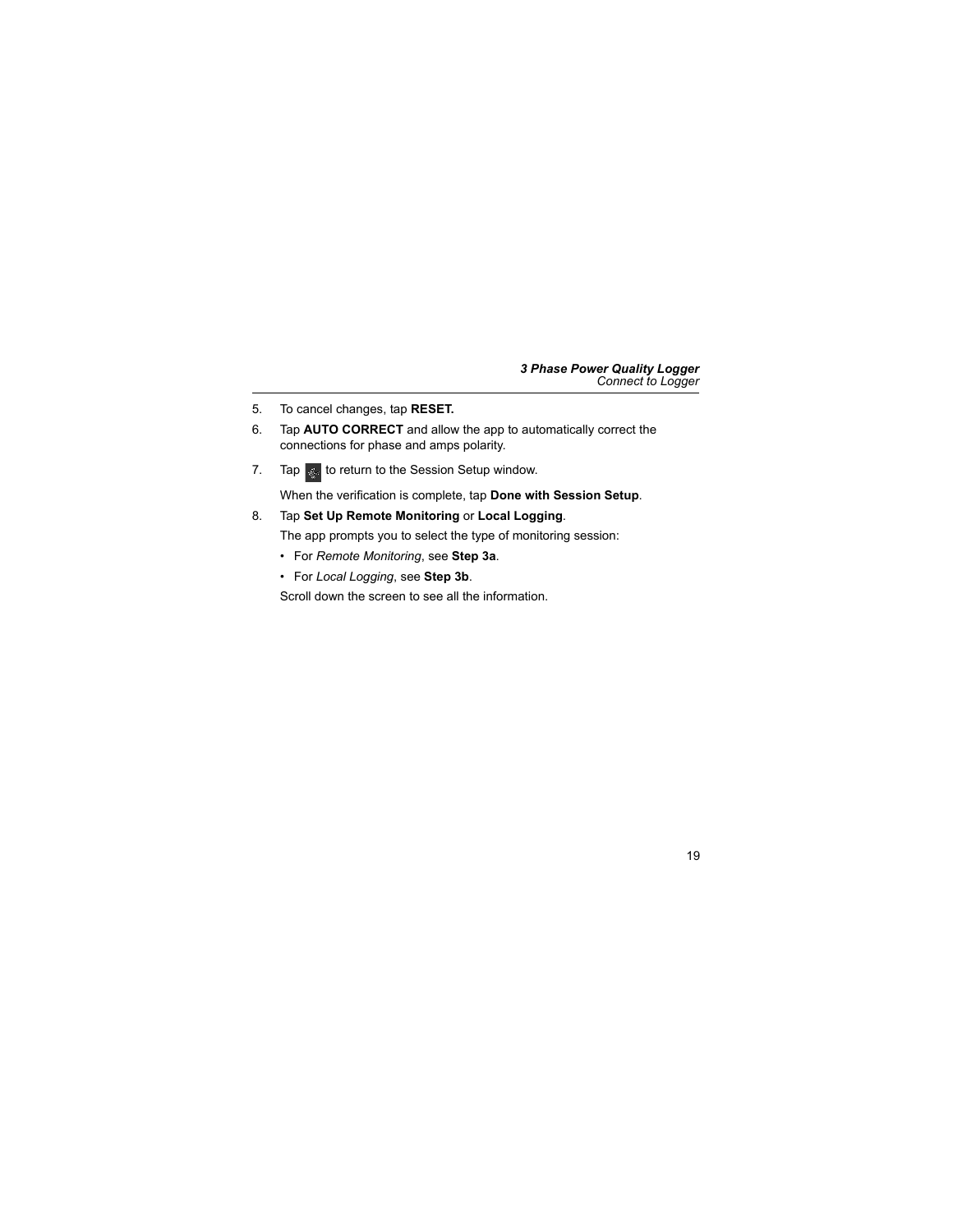## <span id="page-21-0"></span>*Step 3a: Remote Monitoring*

1. Tap **Remote Monitoring**.



*Note Remote Monitoring requires:*

- *ï Installed* Remote Monitoring *License*
- *ï Installed* WiFi-Infrastructure *License (for WiFi connection to access the Internet)*
- *ï Valid subscription to Fluke Remote Monitoring (included with the Remote Monitoring license)*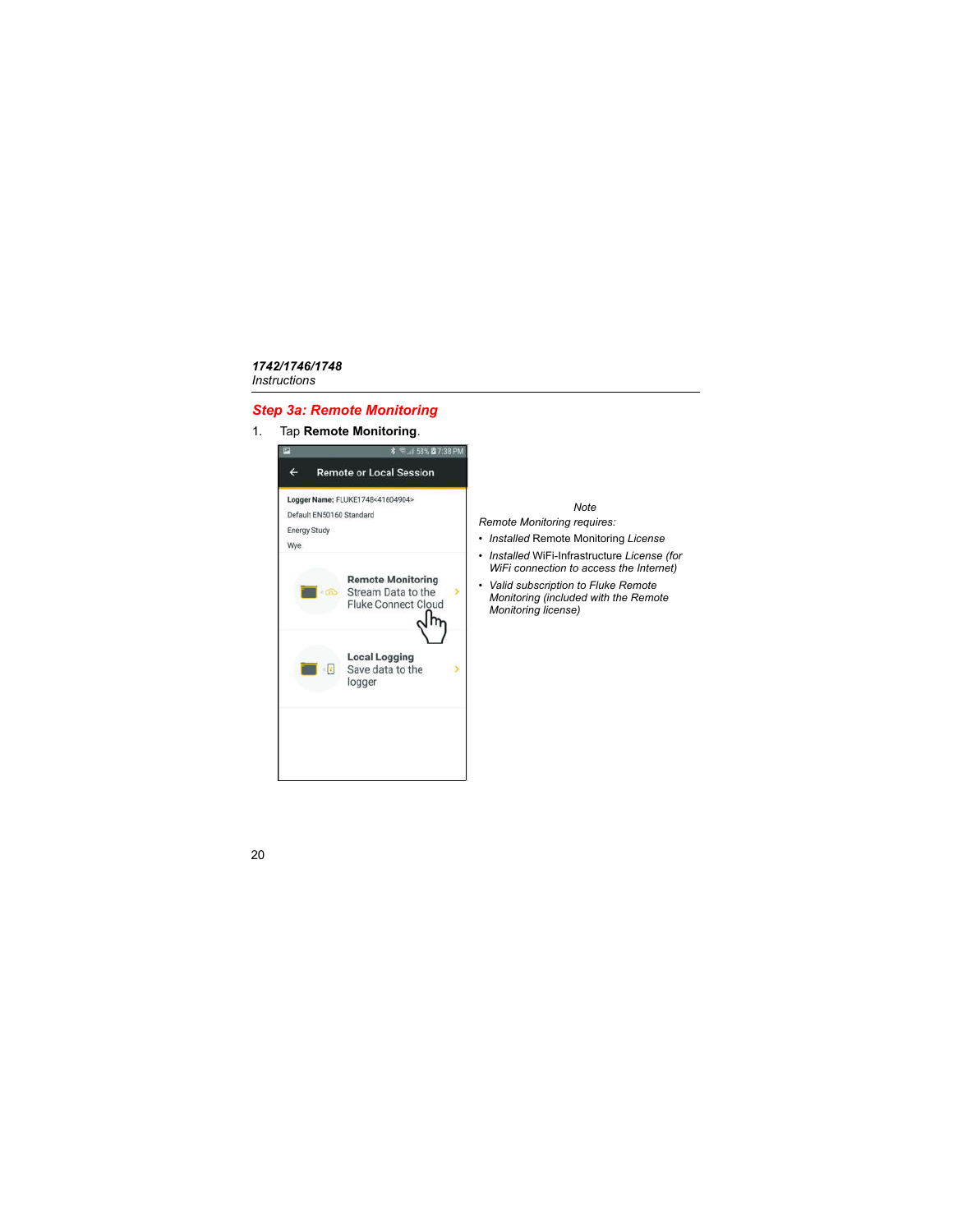2. Configure the connection to the Internet.



3. Tap **CONTINUE**.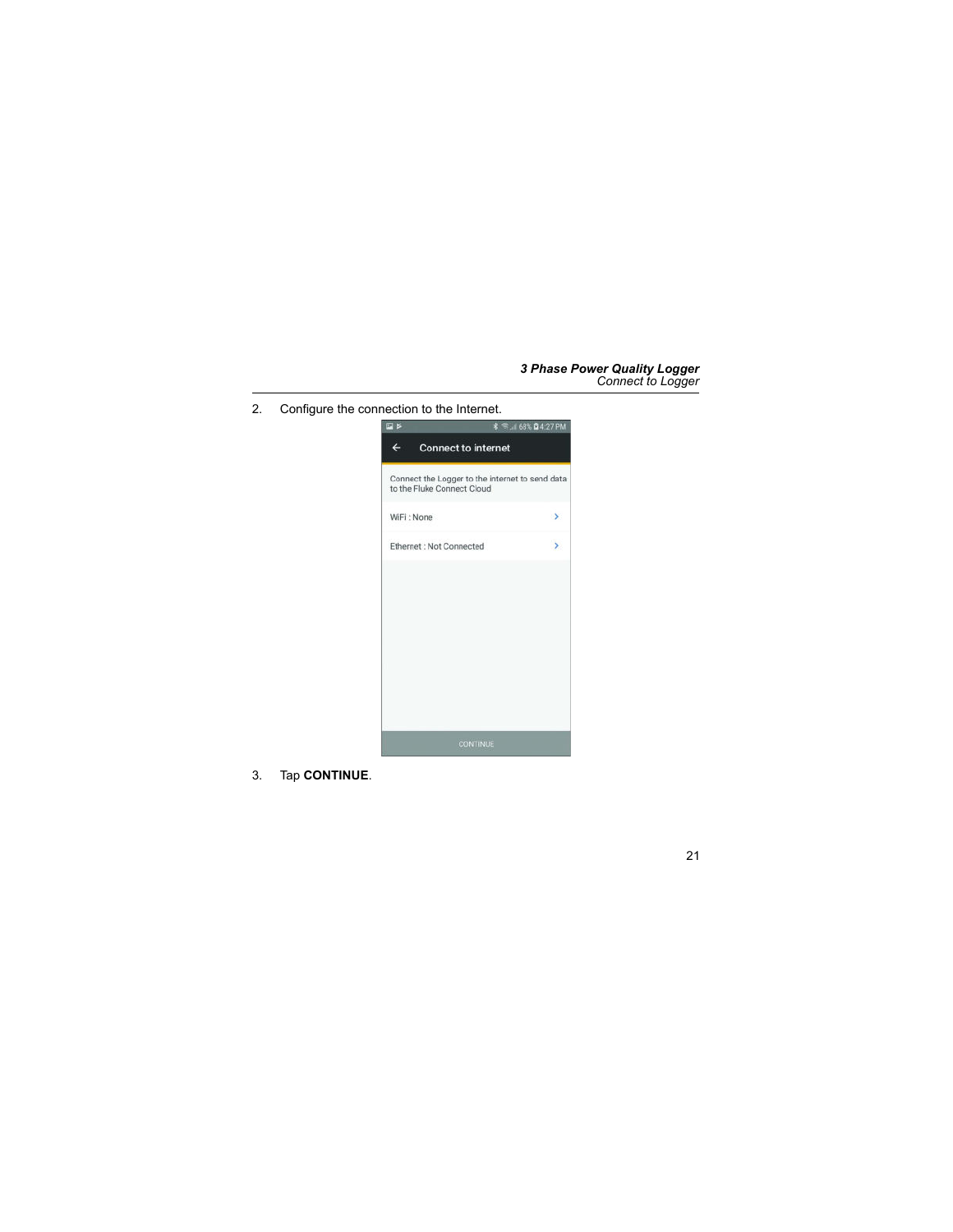#### 4. Tap **Session name**.

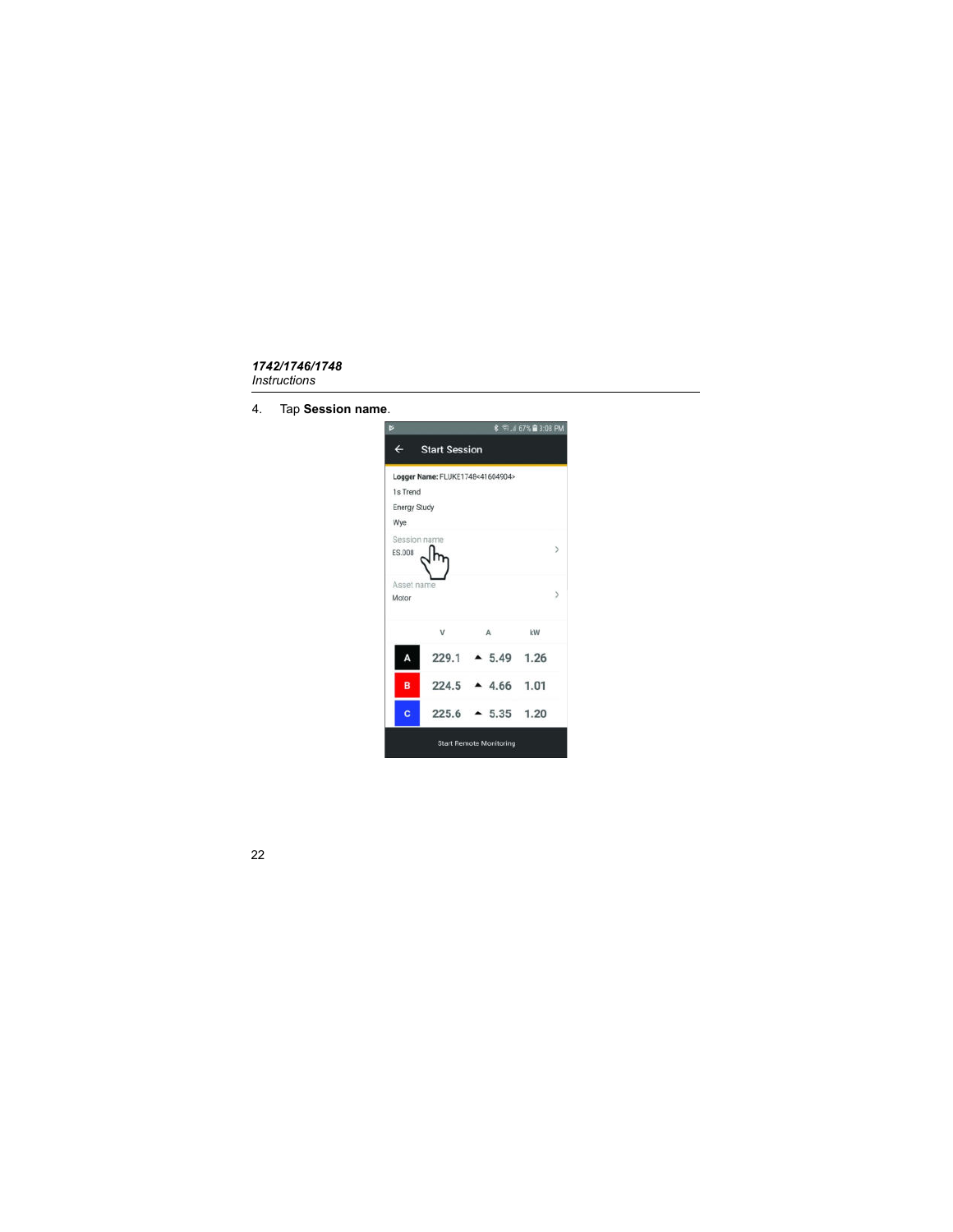5. As an option, create a custom name for the session and use the **Description** field to enter more details about the measurement.

For information about the maximum length and allowed characters, see the Help file for *Energy Analyze Plus* software.

6. Assign the measurement to an Asset.

Use available assets from the list or create new asset groups and assets. See *[Assets](#page-31-0)* for more information about how to create and configure assets.

- 7. Review the live readings. If connections are not correct, correct before you continue.
- 8. Tap **Start Monitoring**.
	- a. The Power LED on the Logger starts to flash.
	- b. The WiFi or Ethernet LED flashes blue to indicate successful upload of measurement data to Fluke Connect Cloud.

If the WiFi or Ethernet LED is not flashing blue:

- Check the WiFi or Ethernet connection settings in the Logger. Make sure the selected WiFi access point still available.
- Check that the WiFi or Ethernet network has access to the Internet.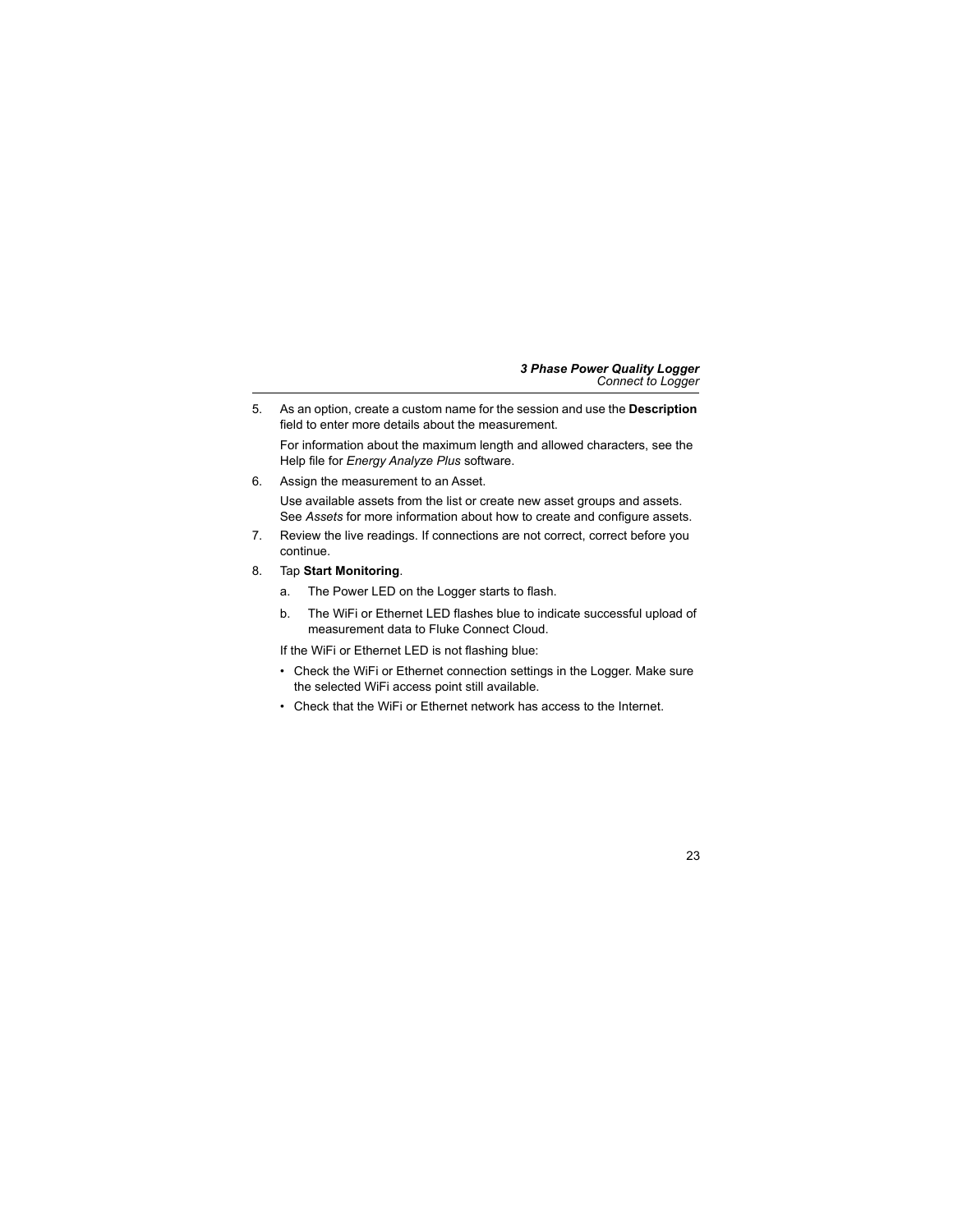## <span id="page-25-0"></span>*Step 3b: Local Logging*

1. Tap **Local Logging**.

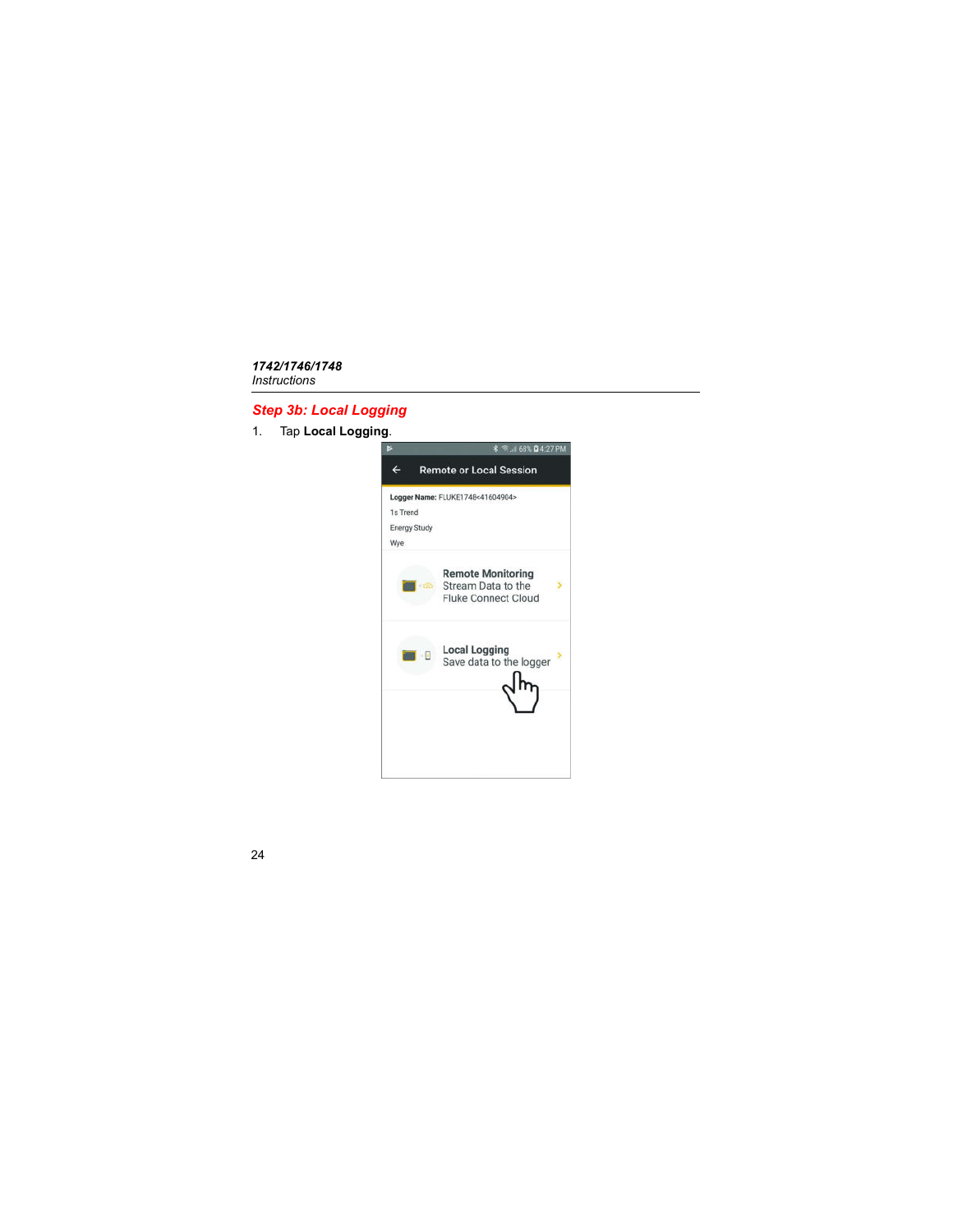#### 2. Tap **Session name**.



3. As an option, create a custom name for the session and use the **Description** field to enter more details about the measurement.

For information about the maximum length and allowed characters, see the Help file for *Energy Analyze Plus* software.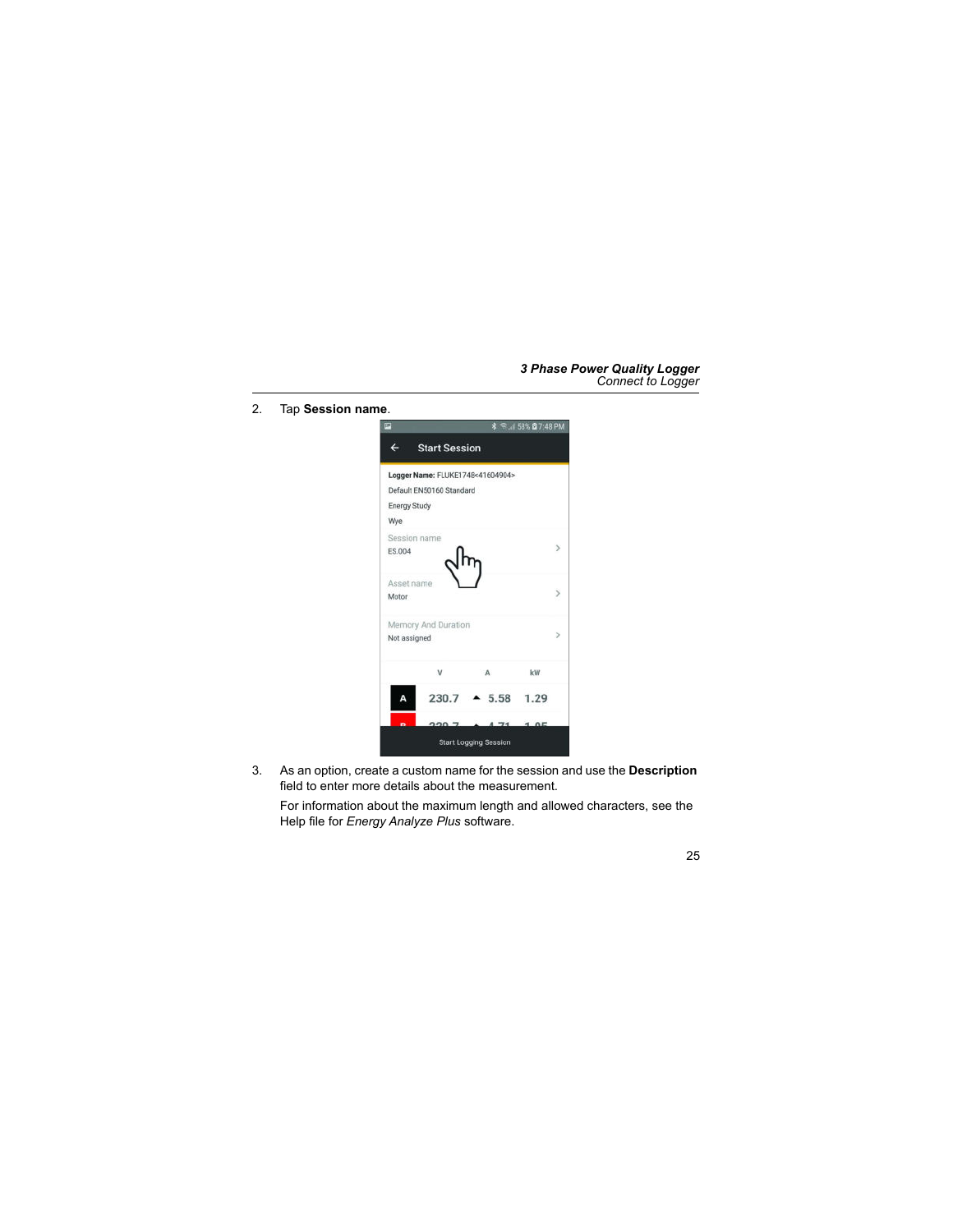4. Assign the measurement to an Asset, tap **Asset Name**.

*Note*

*You must assign measurements to an Asset when local logging is uploaded the Fluke Connect Cloud.*

5. Review the live readings. Scroll down the screen to see all the information. If connections are not correct, correct before you continue.

*Note*

*In Memory and Duration are options for how to record data. The linear memory model stores data until the configured recording period elapses. The circular memory model stores data until the session is manually stopped. If all storage memory is used, the oldest data is overwritten with new data.*

6. Tap **Start Local Logging**.

The Power LED on the Logger starts to flash.

## <span id="page-27-0"></span>*Instrument Settings*

To check the setup:

1. Go to **Session Setup**.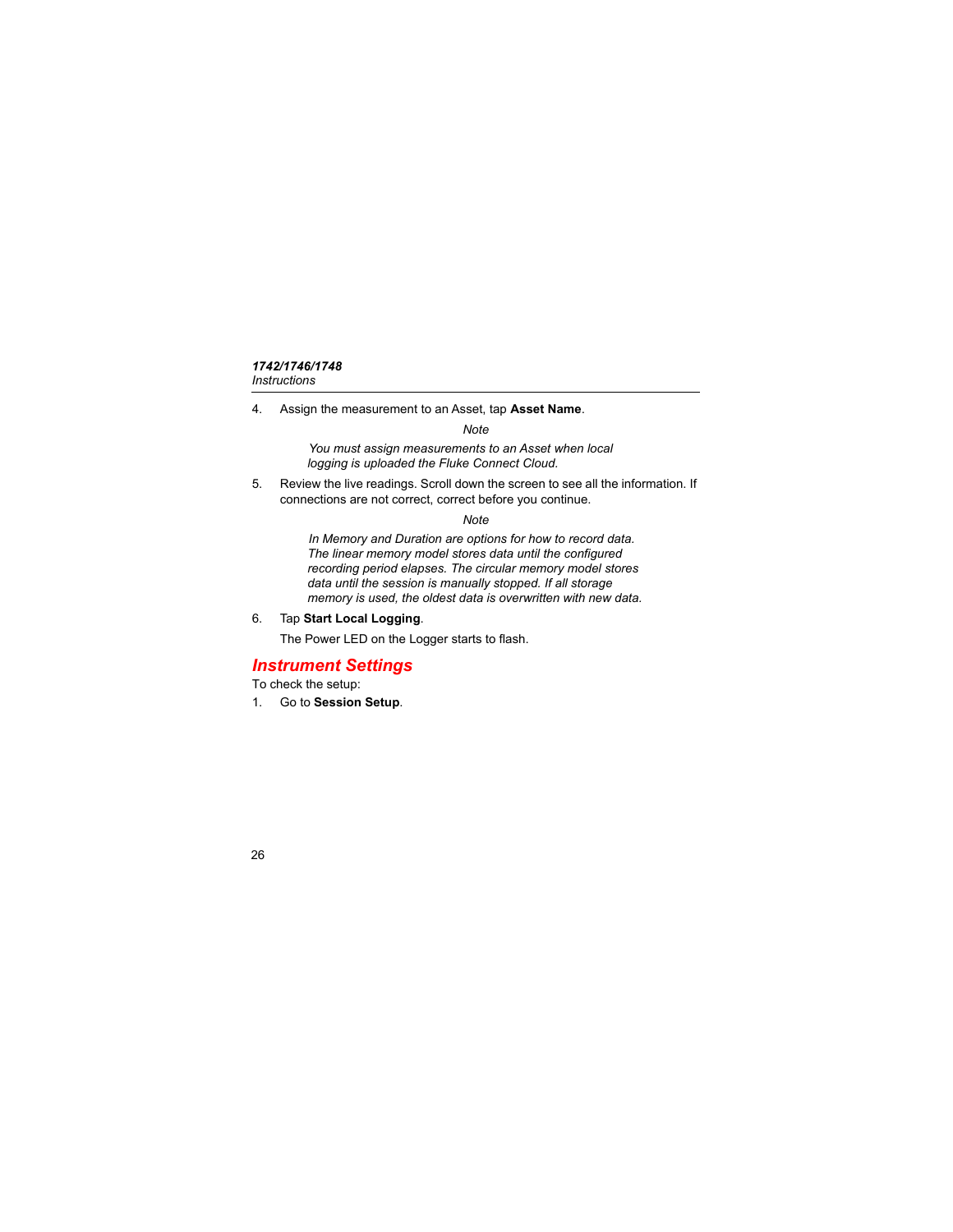2. Tap  $\frac{1}{2}$ .

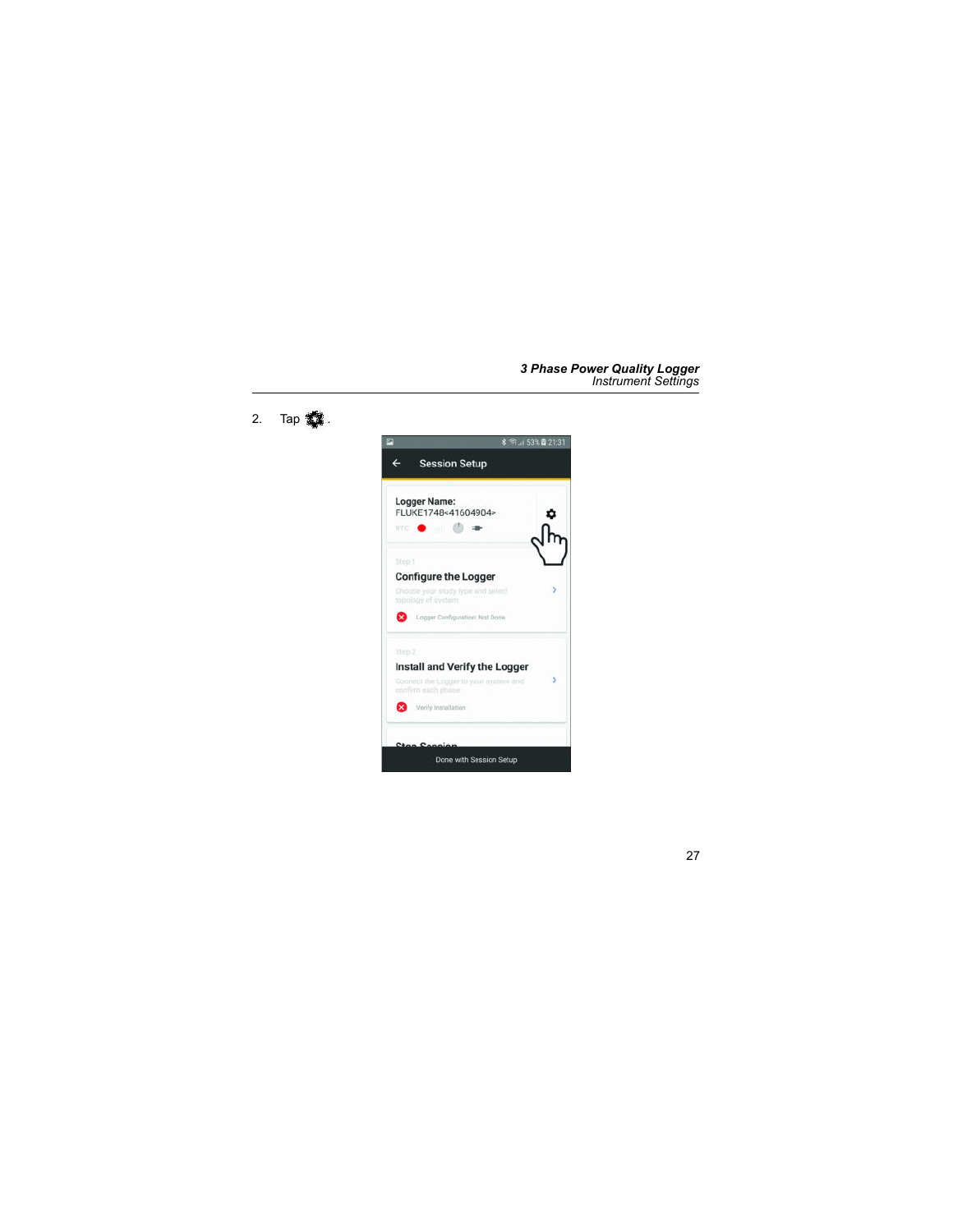The current settings show on the display. Scroll down for more settings.

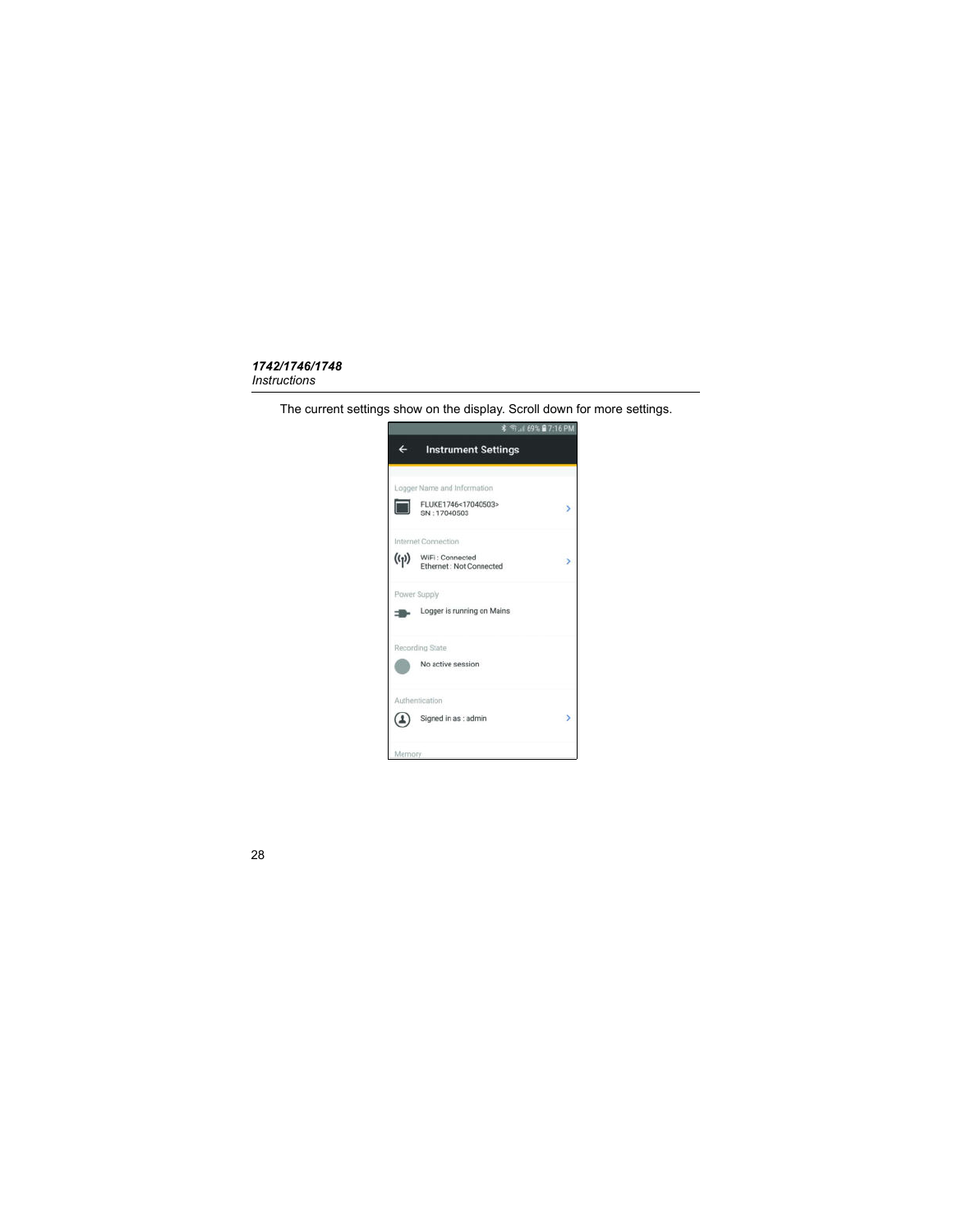#### Use **Instrument Settings** to:

- Edit the Logger Name
- Select a WiFi access point to connect
- Select Ethernet settings
- View power supply status
- View recording status
- Change user name and password to log-in to the Logger
- View Memory status
- View instrument date and time and select time synchronization source
- View details of attached current sensors
- View firmware version
- View installed licenses
- Download Service Log Data to Phone
- Reset to factory defaults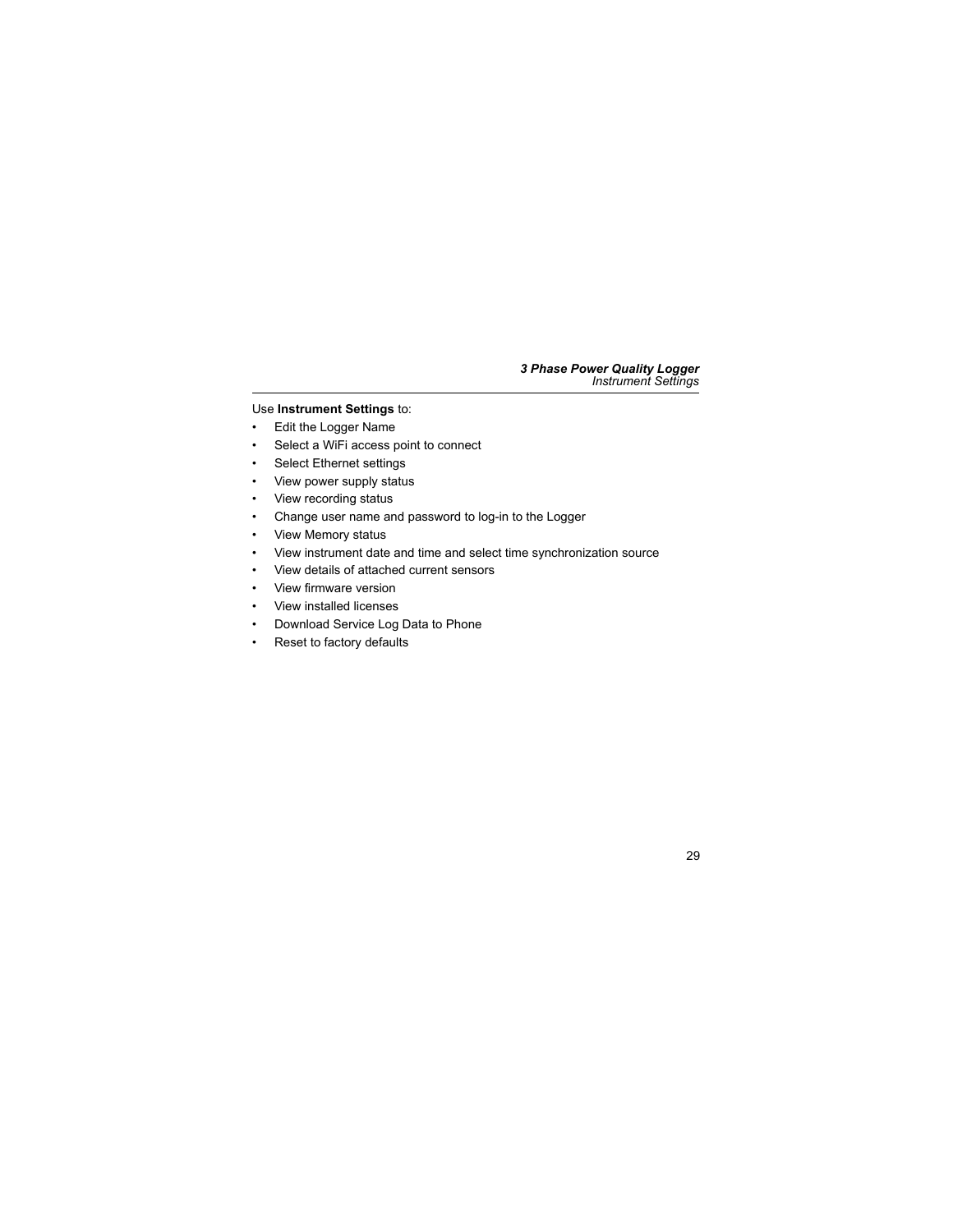## <span id="page-31-0"></span>*Assets*

Assets allow you to add text descriptions and images about the measurement location, set the asset status, and configure alarms. You can organize and collect the measurements for one location from different Fluke Connect supported tools, for example, a Logger, a vibration sensor, and a thermal imaging camera. [Modify the asset at any time from within the Fluke Connect App or on Fluke](http://connect.fluke.com)  [Connect Web \(](http://connect.fluke.com)http://connect.fluke.com) to add additional images and notes, update status information, and configure alarms.

## <span id="page-31-1"></span>*Asset Groups*

Create asset groups and sub-groups to define a hierarchy, for example:

company > building > floor > cabinet

## <span id="page-31-2"></span>*Alarms*

You can set alarms on limit violation of the trend data, such as voltage RMS, current RMS, power, and THD. Configure the alarm as:

- above limit violation
- below limit violation
- within-range violation
- out-of-range violation

Power quality events, such as dips, swells, and interruptions are sent by the tool and do not need an asset alarm configuration.

*Note*

*Make sure the mobile phone is connected to the Internet after you change the asset configuration to synchronize the data with the Fluke Connect Cloud.*